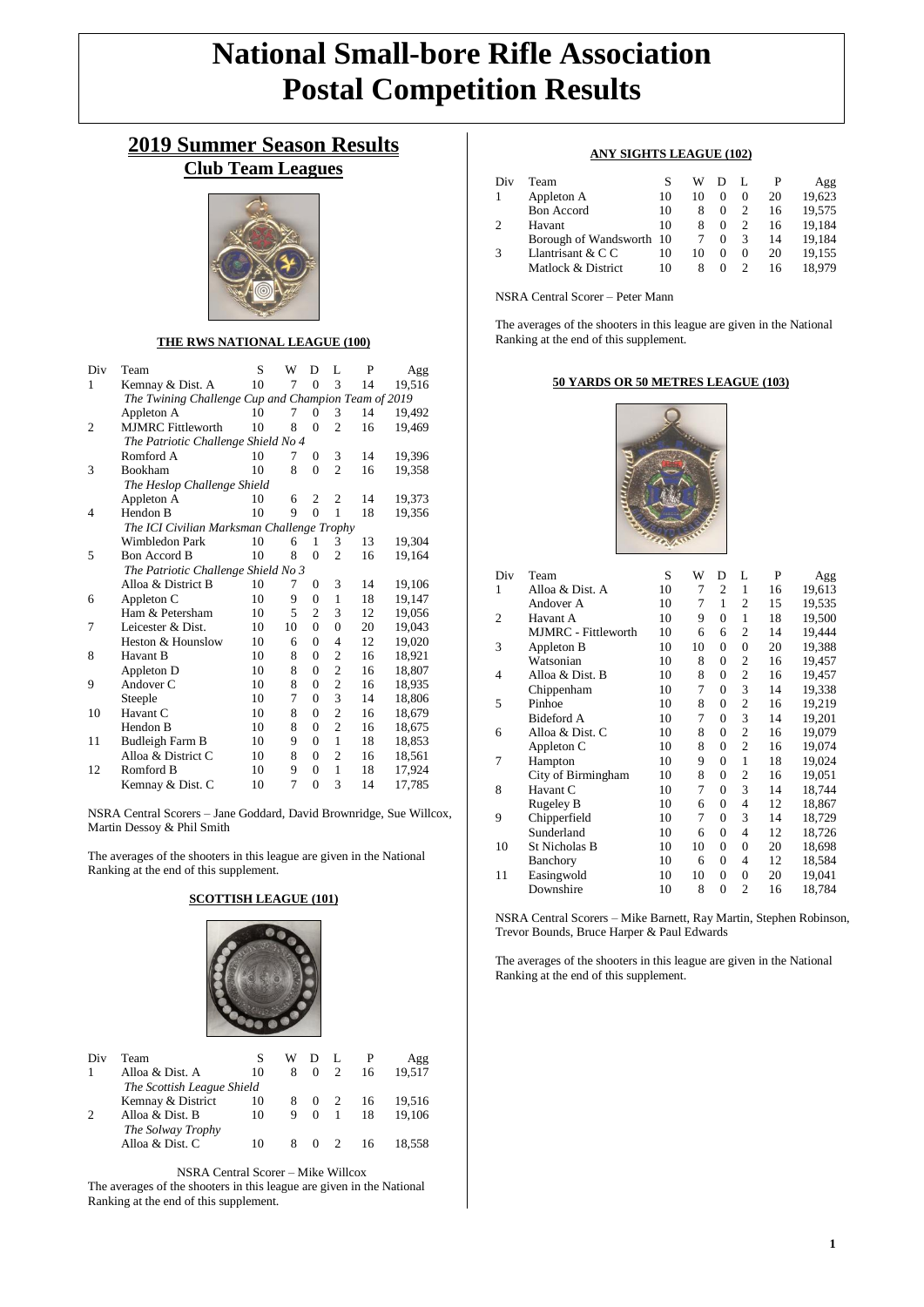#### **50 YARDS METRIC LEAGUE (104)**



| Div           | Team                              |    | w        |          |          |    | Agg   |
|---------------|-----------------------------------|----|----------|----------|----------|----|-------|
|               | Worplesdon & District A 10        |    | 9        | $\theta$ |          | 18 | 7.957 |
|               | Mrs Edwin L Bell Challenge Trophy |    |          |          |          |    |       |
|               | <b>Headley Park</b>               | 10 |          |          |          | 15 | 7.932 |
| $\mathcal{D}$ | Vauxhall Motors A                 | 10 | 9        | $\theta$ |          | 18 | 7.854 |
|               | Andover                           | 10 | $\Omega$ | 0        |          | 16 | 7,868 |
|               | Vauxhall Motors B                 | 10 | 10       | 0        | $^{(1)}$ | 20 | 7,783 |
|               | Worplesdon & District B 10        |    |          | 0        |          | 14 | 7.690 |

NSRA Central Scorer – John Grove

The averages of the shooters in this league are given in the National Ranking at the end of this supplement.

### **VETERANS LONG RANGE LEAGUE (105)**

| Div           | Team                |    | W  |          |          |    | Agg    |
|---------------|---------------------|----|----|----------|----------|----|--------|
|               | <b>Bon Accord</b>   | 10 | 10 |          | $\Omega$ | 20 | 11,725 |
|               | Andover             | 10 |    |          |          | 14 | 11.622 |
| ∍             | Vauxhall Motors     | 10 | 9  | $\theta$ |          | 18 | 11.464 |
|               | North Walsham       | 10 | 8  | $\theta$ |          | 16 | 11.503 |
| $\mathcal{R}$ | Bromyard & District | 10 | 8  | $^{(1)}$ |          | 16 | 11.351 |
|               | Leek & District     | 10 |    |          |          | 16 |        |

NSRA Central Scorer – Terry Eustance

The averages of the shooters in this league are given in the National Ranking at the end of this supplement.

#### **NATIONAL SHORT-RANGE SUMMER LEAGUE (110)**



| Div | Team                   | S  | W |          | L              | P  | Agg   |
|-----|------------------------|----|---|----------|----------------|----|-------|
|     | Soke TSC               | 10 | 8 | $\Omega$ | 2              | 18 | 4,898 |
|     | East Grinstead A       | 10 | 5 | 3        | $\overline{c}$ | 13 | 4,867 |
| 2   | Staveley               | 10 | 8 |          |                | 18 | 4,835 |
|     | Heston & Hounslow      | 10 | 6 | 1        | 3              | 13 | 4,818 |
| 3   | Havant                 | 10 | 9 | $^{(1)}$ |                | 18 | 4.811 |
|     | Torfaen                | 10 |   | 0        | 3              | 14 | 4,773 |
| 4   | <b>Surbiton Postal</b> | 10 | 8 | $\Omega$ | 2              | 16 | 4,786 |
|     | Burnham & Dist.        | 10 |   | 0        | 3              | 14 | 4,745 |
| 5   | Marlow B               | 10 | 8 | $\Omega$ | $\overline{c}$ | 16 | 4,686 |
|     | Westland (Yeovil)      | 10 | 8 | $\Omega$ | $\mathfrak{D}$ | 16 | 4,661 |
|     |                        |    |   |          |                |    |       |

#### NSRA Central Scorers – Pam Martin, Keith Brookes & Hugh Webber

# **Leading League Averages**<br>99.30 S Green,

- 99.30 S Green, Altrincham<br>99.00 I Farnell, Soke TSC
- 99.00 I Farnell, Soke TSC<br>98.90 M Mutch, Marlow
- M Mutch, Marlow
- 98.70 N Day, Soke TSC<br>98.60 J Pugsley, Budleig
- 98.60 J Pugsley, Budleigh Farm<br>98.60 R Chasemore, New Milton
- R Chasemore, New Milton
- 98.40 S Turner, Heston & Hounslow<br>98.30 C White, East Grinstead
- 98.30 C White, East Grinstead<br>98.20 G Webb, Romford
- 98.20 G Webb, Romford<br>98.10 E Haigh, Soke TSC
- E Haigh, Soke TSC
- 98.10 M Arnstein, Altrincham<br>98.00 S Holt, Weston
- S Holt, Weston

| 98.00 | I Potts, Surbiton Postal    |
|-------|-----------------------------|
| 97.70 | T Brown, Havant             |
| 97.70 | D White, East Grinstead     |
| 97.70 | F Smit, Hendon              |
| 97.50 | S Bushell, East Grinstead   |
| 97.50 | A Clancy, Westland (Yeovil) |
| 97.30 | P Kermode, Staveley         |
| 97.30 | R Hedaux, Soke TSC          |
| 97.30 | S Sandground, Altrincham    |
| 97.30 | G Nelson, Altrincham        |
| 97.30 | R Mawji, Heston & Hounslow  |
| 97.10 | A Wyspianski, Hendon        |
| 97.00 | C Richards, Havant          |
| 97.00 | Mrs J Nicholl, Marlow       |
| 97.00 | A Williamson, Marlow        |
| 96.90 | R Barter, Budleigh Farm     |
| 96.90 | D Cotton, Havant            |
| 96.90 | K Bramham. Stavelev         |

#### **50 YARDS / 50 METRES THREE POSITIONS LEAGUE (140)**



#### **No 2019 competition, due to low entries.**

#### **RWS LIGHTWEIGHT SPORT RIFLE STANDING ANY SIGHTS LEAGUE (150)**

| Div | Team           |    | w | D |   |    | Agg   |
|-----|----------------|----|---|---|---|----|-------|
|     | Hendon         | 10 |   |   |   | 16 | 5,646 |
|     | <b>Bookham</b> | 10 |   |   |   | 16 | 5,662 |
| 2   | Pilkington B   | 10 |   |   |   | 18 | 5.291 |
|     | Felixstowe C   | 10 |   |   | 3 | 14 | 5.324 |

NSRA Central Scorer – Malcolm Lee

The averages of the shooters in this league are given in the National Rankings at the end of this supplement.

#### **10 METRES AIR RIFLE LEAGUE (160)**

| Div | Team                 | S  | W  |          |          |    | Agg   |
|-----|----------------------|----|----|----------|----------|----|-------|
|     | Rugeley A            | 10 | 10 | $\Omega$ | $\Omega$ | 20 | 5,809 |
|     | Holwell              | 10 | h  | $\Omega$ | 4        | 12 | 5,645 |
|     | Leicester & District | 10 | 10 | $\theta$ | $_{0}$   | 20 | 5,466 |
|     | Burnham & Dist.      | 10 | 8  | $\theta$ |          | 16 | 5,254 |
|     | Bedford              | 10 | 10 | 0        | $\Omega$ | 20 | 5,102 |
|     | Havant C             | 10 |    | $\theta$ |          | 16 | 4.908 |

NSRA Central Scorers – Ralph Bellamy & Hugh Webber

| 196.60 | Miss P Taylor, Rugeley          |
|--------|---------------------------------|
| 193.70 | P Thornton, Holwell             |
| 193.00 | Miss Z Perkin, Rugeley          |
| 192.80 | S Lee, Holwell                  |
| 191.60 | C Walker, Havant                |
| 191.40 | K Marquez, Burnham & Dist.      |
| 191.30 | Miss M Bamsey, Rugeley          |
| 190.80 | N Brittan, Leicester & District |
| 190.00 | R Eckhardt, Bedford             |
| 189.80 | I Potts, Surbiton Postal        |
| 189.50 | F Potts, Surbiton Postal        |
| 187.80 | S D'Cunha, Havant               |
| 187.20 | Miss K Webber, Down Hatherley   |
| 184.30 | S Hodsell, Leicester & District |
| 184.00 | L Collins-Page, Havant          |
| 183.60 | M Williams, Surbiton Postal     |
| 183.20 | S Tamblyn, Havant               |
| 182.80 | D Loftus, Havant                |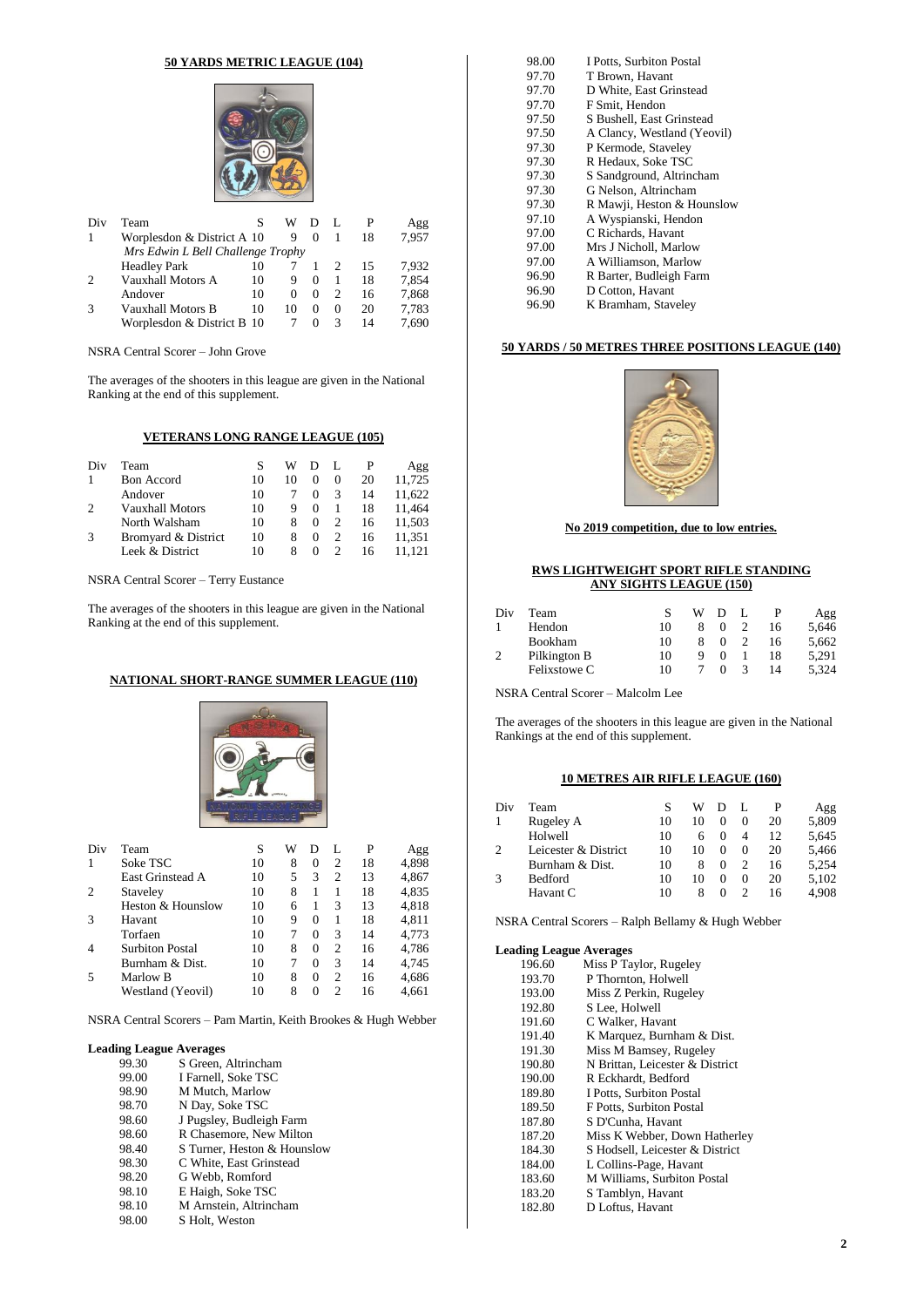#### **CLUB PISTOL LEAGUE (170)**



**No 2019 competition, due to low entries.**

#### **10 METRES AIR PISTOL LEAGUE (180)**

| Div | Team                   | S  | W  | Ð        |          | P  | Agg   |
|-----|------------------------|----|----|----------|----------|----|-------|
|     | Havant A               | 10 | 10 | $\Omega$ | $\Omega$ | 20 | 5,544 |
|     | Bedford A              | 10 | 6  | $\Omega$ | 4        | 12 | 5,253 |
|     | Altrincham             | 10 | 6  |          | 3        | 13 | 5,172 |
|     | <b>Bon Accord</b>      | 10 | 6  | $\Omega$ | 4        | 12 | 5,922 |
| 3   | Leicester & District B | 10 | 9  | $\Omega$ |          | 18 | 5,069 |
|     | Ruislip                | 10 |    | $\Omega$ | 3        | 14 | 4,865 |
| 4   | Kilgetty .177 TSC      | 9  | 9  | $\Omega$ |          | 18 | 4.664 |
|     | Leicester & District C | 10 | 6  | $\Omega$ | 4        | 12 | 4.832 |
|     | Havant C               | 9  | 8  | $\theta$ | 2        | 16 | 4.246 |
|     | Romford B              | 10 | 6  |          | 3        | 13 | 4.742 |
|     |                        |    |    |          |          |    |       |

NSRA Central Scorers – John Marchant, Marcus Bailey & Ralph Bellamy

#### **Leading League Averages**

| 190.30 | A Syms, Havant                  |
|--------|---------------------------------|
| 183.50 | N Harvey, Uckfield (1944) H G   |
| 183.20 | T W-Venables, Havant            |
| 181.44 | P Lillis, Romford               |
| 180.90 | M Stevens, Havant               |
| 180.60 | J Purins, Felixstowe            |
| 180.44 | J Lake, Ruislip                 |
| 180.10 | S Dimitrova, Bon Accord         |
| 179.00 | T Cooper, Heston & Hounslow     |
| 178.50 | N Powell, Burnham TSC           |
| 178.33 | P Jackson, Kilgetty .177 TSC    |
| 178.30 | R Eckhardt, Bedford             |
| 178.00 | M Emuss, Bedford                |
| 177.60 | J Osborne, Leicester & District |
| 177.00 | S Petyt, Wakefield              |
| 176.10 | E Budd, Havant                  |
| 176.00 | S Young, Felixstowe             |
| 175.70 | J Alexander, Havant             |
| 174.80 | R Player, Felixstowe            |
| 174.00 | F Parry, Kilgetty .177 TSC      |
| 173.83 | Miss H Watson, Rugeley          |
| 173.75 | M Buttery, Rugeley              |
| 172.90 | A Beale, Ruislip                |
| 172.70 | P Daly, Altrincham              |
| 172.30 | I Jones, Altrincham             |
| 172.20 | G Chambers, Altrincham          |
| 171.40 | A Pickles, Leicester & District |
| 171.30 | G Webb, Romford                 |
| 171.30 | G Todd, Felixstowe              |
| 170.10 | M Masteman, Darlington RA       |

#### **SHORT RANGE BENCHREST LEAGUE (190)**

| Div | Team                   |    | W | D        |    | Agg   |
|-----|------------------------|----|---|----------|----|-------|
|     | Driffield A            | 10 |   | $\Omega$ | 18 | 5.988 |
|     | Morley & District      | 10 |   | $\theta$ | 18 | 5.985 |
| 2   | Heston & Hounslow RC A | 10 |   | $\theta$ | 18 | 5.924 |
|     | Hendon RC              | 10 |   |          | 18 | 5.901 |

NSRA Central Scorer – Phil Smith

#### **Leading League Averages**

| 200.00 | J Taylor, Driffield         |
|--------|-----------------------------|
| 199.70 | I Cawley, Driffield         |
|        | R Dalton, Morley & Dist.    |
| 199.60 | C Roscoe, Morley & Dist.    |
|        | T Langridge, Morley & Dist. |
| 199.40 | C Chambers, Driffield       |
| 199.30 | R Fenton, Driffield         |

|        | T Eling, Driffield          |
|--------|-----------------------------|
|        | R Hedaux, Soke              |
| 198.40 | Mrs J Thompson, Driffield   |
| 198.20 | T Cooper, Heston & Hounslow |
| 197.80 | R Edyvean, Soke             |
|        | V Rudis, Heston & Hounslow  |
| 197.00 | P Edwards, Hendon RC        |
|        | D Langdale, Hendon RC       |
| 196.40 | J Redgrave, Felixstowe      |
| 196.00 | B Lester, Heston & Hounslow |
| 194.80 | D Tiller, Hendon RC         |
| 194.50 | R S Waldron, Felixstowe     |
| 187.50 | D Collyer, Felixstowe       |
| 176.80 | D Casbon, Soke              |

#### **50 METRES BENCHREST LEAGUE (191)**

| Div | Team                    |    | W  | - D      |    | Agg   |
|-----|-------------------------|----|----|----------|----|-------|
|     | Easingwold A            | 10 | 10 |          | 18 | 5.952 |
|     | Hendon RC               | 10 | 8. |          | 16 | 5.913 |
|     | Heston & Hounslow RC 10 |    |    | $^{(1)}$ | 18 | 5.879 |
|     | City of Oxford          | 10 |    |          | 14 | 5.866 |

NSRA Central Scorer – Mike Barnett

The averages of the shooters in this league are given in the National Rankings at the end of this suplement.

#### **100 YARDS BENCHREST LEAGUE (193)**

| Div Team    |     | WDL. |       | P        | Agg   |
|-------------|-----|------|-------|----------|-------|
| Downshire B | 10. |      |       | 9 0 1 18 | 5.925 |
| Downshire A | 10. |      | 8 0 2 | - 16 -   | 5.896 |

NSRA Central Scorer – Hugh Webber

The averages of the shooters in this league are given in the National Rankings at the end of this supplement.

#### **INDIVIDUAL 50 METRE LEAGUE (303)**

| Div |                            | S  | w | D        | L              | P  | Agg   |
|-----|----------------------------|----|---|----------|----------------|----|-------|
| 1   | R Dowling (Fittleworth)    | 10 | 8 | 0        | 2              | 16 | 3,941 |
|     | D J Lake (Romford)         | 10 | 6 | 0        | 4              | 12 | 3.932 |
| 2   | G R Thorn (Sunderland)     | 10 | 9 | $\Omega$ | 1              | 18 | 3,922 |
|     | D Swain (Bedford)          | 10 | 8 | 1        | 1              | 17 | 3,923 |
| 3   | K Sinclair (Met Police)    | 9  | 6 | 1        | 3              | 13 | 3,477 |
|     | R Preece (Wimbledon)       | 10 | 6 | $\theta$ | 4              | 12 | 3.848 |
| 4   | P C Richard (Wick Old Stg) | 10 | 6 | 1        | 3              | 13 | 3.885 |
|     | W Parsey (Bedford)         | 10 | 6 | 1        | 3              | 13 | 3,839 |
| 5.  | R Holman (Colchester)      | 9  | 8 | $\theta$ | 2              | 16 | 3.475 |
|     | P Oates (Romford)          | 10 | 6 | 1        | 3              | 13 | 3,820 |
| 6   | M Wright (Marlow)          | 10 | 9 | $\Omega$ | 1              | 18 | 3.823 |
|     | E Thorn (Sunderland)       | 10 | 6 | $\Omega$ | 4              | 12 | 3.775 |
| 7   | D Smith (Sunderland)       | 10 | 9 | $\Omega$ | 1              | 18 | 3,802 |
|     | K L Dinkel (Sunderland)    | 10 | 8 | $\Omega$ | $\overline{c}$ | 16 | 3,730 |
| 8   | R Stringer (Romford)       | 10 | 9 | 0        | 1              | 18 | 3.743 |
|     | N Winning (Marlow)         | 10 | 9 | 0        | 1              | 18 | 3,687 |
| 9   | A Clark (Sunderland)       | 10 | 9 | $\Omega$ | 1              | 18 | 3.793 |
|     | N J Ireland (Dorchester)   | 10 | 8 | $\Omega$ | $\overline{c}$ | 16 | 3.757 |
|     |                            |    |   |          |                |    |       |

NSRA Central Scorers – Guy Kinder, Frank Oldknow, Eric Guilloud & Trevor Bounds

| 394.10 | R Dowling, Fittleworth        |
|--------|-------------------------------|
| 393.20 | D J Lake, Romford             |
| 392.80 | I Shanks, Bon Accord          |
| 392.40 | W F Brown, Chobham            |
| 392.30 | D Swain, Bedford              |
| 392.20 | G R Thorn, Sunderland         |
| 391.60 | J Latimer, Bon Accord         |
| 390.60 | C Ingram, Romford             |
| 390.30 | S Harris, Chippenham          |
| 388.50 | P C Richard, Wick Old Stagers |
| 388.30 | J A Duguid, Bedford           |
| 386.60 | I Cooper, Headley Park        |
| 386.50 | R McAlpine, Bon Accord        |
| 386.33 | K Sinclair, Met Police        |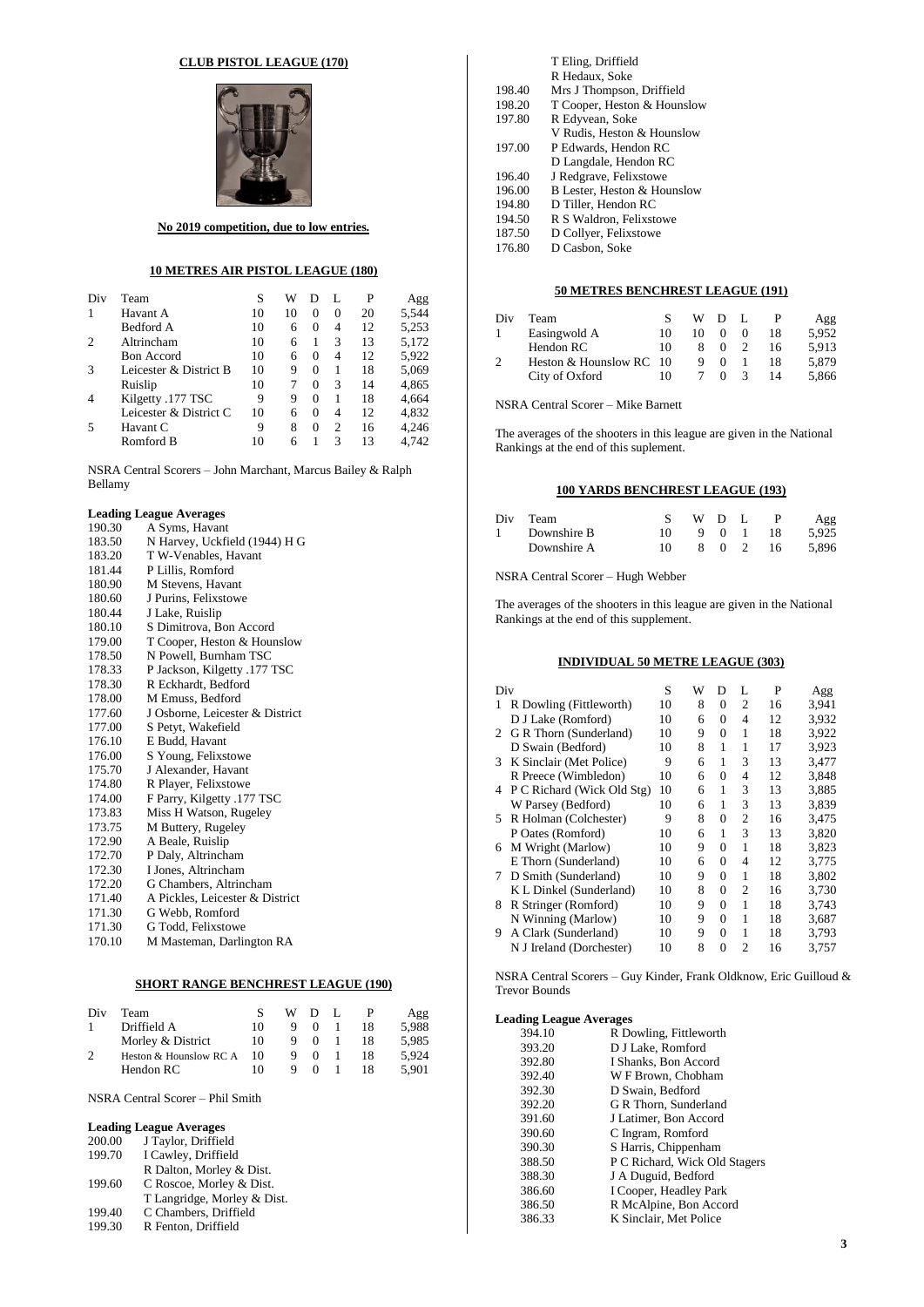| 386.11 | R Holman, Colchester        |
|--------|-----------------------------|
| 385.90 | G Moffatt, Windsor          |
| 385.40 | R Hackshall, Colchester     |
| 385.30 | Mrs J Nicholl, Marlow       |
| 384.80 | J Howe, Romford             |
| 384.80 | R Preece, Wimbledon         |
| 383.90 | W Parsey, Bedford           |
| 383.40 | S M Sharp, Bon Accord       |
| 383.10 | AJ Williamson, Marlow       |
| 382.70 | P Foreman, Heston&Hounslow  |
| 382.30 | M Wright, Marlow            |
| 382.00 | P Oates, Romford            |
| 381.20 | J P Stevens, Sunderland     |
| 380.20 | D Smith, Sunderland         |
| 379.30 | A Clark, Sunderland         |
| 379.20 | N Macdonald, Alloa&District |
| 378.90 | K Murkin, Bideford          |
| 378.80 | S Pretor, Colchester        |
| 378.50 | M Melvin, Bon Accord        |
| 378.15 | N Winning, Marlow           |
| 377.80 | <b>B</b> Hall, Sunderland   |
| 377.50 | E Thorn, Sunderland         |
| 376.83 | D N Price, Sunderland       |
| 376.60 | K I Adair, Ashford          |
| 376.30 | P Kinmond, Sunderland       |
| 375.70 | NJ Ireland, Dorchester      |
| 374.70 | D Love, Colbury             |
| 374.30 | R Stringer, Romford         |
| 373.50 | P Hickie, Romford           |
| 373.00 | K L Dinkel, Sunderland      |
| 372.80 | A Greenlees, Sunderland     |
| 372.60 | D Roberts, Bedford          |
| 369.50 | K Eldridge, Heston&Hounslow |
| 366.88 | G Kirtley, Chippenham       |
| 351.90 | G A Smith, Sunderland       |

#### **INDIVIDUAL VETERANS LONG RANGE LEAGUE (305)**

| Div            | Individual                  | S  | W | D        |   | P  | Agg   |
|----------------|-----------------------------|----|---|----------|---|----|-------|
|                | W F Brown (Chobham)         | 10 | 8 | 1        |   | 18 | 3,926 |
|                | I Shanks (Bon Accord)       | 10 | 8 | $\theta$ | 2 | 16 | 3,932 |
| $\overline{2}$ | W Baird (Havant)            | 10 | 8 | $\theta$ | 2 | 16 | 3,933 |
|                | D Swain (Bedford)           | 10 | 6 | $\Omega$ | 4 | 12 | 3,921 |
| 3              | J Nicholl (Marlow)          | 10 | 8 | 1        |   | 17 | 3.853 |
|                | A Williamson (Marlow)       | 9  |   | $\theta$ | 3 | 14 | 3,453 |
| $\overline{4}$ | N Macdonald (Bearsden) 10   |    |   | 1        | 2 | 15 | 3.823 |
|                | E Thorn (Sunderland)        | 10 | 6 | 1        | 3 | 13 | 3,775 |
| .5             | A Greenlees (Sunderland) 10 |    | 8 | $\theta$ | 2 | 16 | 3.752 |
|                | K Adair (Ashford)           | 9  | 8 | $\Omega$ | っ | 16 | 3.204 |

NSRA Central Scorers – Phil Strong & David Brownridge

The averages of the shooters in this league are given in the National Rankings at the end of this supplement.

### **INDIVIDUAL SHORT RANGE BENCHREST LEAGUE (306)**

| Div            | Individual              | S  | W  | D        | L              | P  | Agg   |
|----------------|-------------------------|----|----|----------|----------------|----|-------|
| 1              | I Chapman (Bearsted&T)  | 10 | 8  | $\Omega$ | $\overline{c}$ | 16 | 1,996 |
|                | I Cawley (Driffield)    | 10 | 6  | 2        | $\overline{c}$ | 14 | 1.999 |
| 2              | P Hargreaves (Keighley) | 10 | 8  | $\Omega$ | $\mathfrak{D}$ | 16 | 1,992 |
|                | R Dalton (Morley & Dis) | 10 | 7  | $\Omega$ | 3              | 14 | 1,993 |
| 3              | C J Gadsden (Havant)    | 10 | 10 | $\Omega$ | $\theta$       | 20 | 1,999 |
|                | T Langridge(Morley & D) | 10 | 7  | 1        | $\mathfrak{D}$ | 15 | 1,993 |
| $\overline{4}$ | J Gaskell (Bon Accord)  | 9  | 9  | $\Omega$ | 1              | 18 | 1,783 |
|                | G Hodgson (Driffield)   | 10 | 7  | $\Omega$ | 3              | 14 | 1,976 |
| 5              | S Collier (Truro)       | 10 | 10 | $\Omega$ | $\theta$       | 20 | 1,950 |
|                | Mrs L Houghton (Havant) | 10 | 8  | 0        | $\mathfrak{D}$ | 16 | 1,961 |
| 6              | D Bailey (Heston&Houns) | 10 | 9  | $\Omega$ | 1              | 18 | 1,953 |
|                | D Sutcliffe (8 Warwick) | 10 | 8  | $\Omega$ | $\mathcal{D}$  | 16 | 1,952 |
|                |                         |    |    |          |                |    |       |

NSRA Central Scorers – Edward Kendall & Malcolm Lee

### **Leading League Averages**

| 166.82 | G Black, Huntly           |
|--------|---------------------------|
| 131.20 | D Bailey, Heston&Hounslow |
| 121.06 | T Esengin, Hendon         |
| 120.61 | P Smith, Burgh            |
| 115.94 | B Lester, Heston&Houns    |
| 115.52 | N Metcalfe, Ringwood&Dist |

| 113.29 | L V Woodyer, Morley & Dist           |
|--------|--------------------------------------|
| 112.86 | D Sutcliffe, 8 <sup>th</sup> Warwick |
| 112.00 | G Hodgson, Driffield;                |
|        | M Reich, Hendon                      |
| 111.56 | Mrs V Robinson, Worplesdon           |
| 110.67 | Mrs L Houghton, Havant               |
| 110.11 | S Collier, Truro                     |
| 109.73 | V Rudis, Heston&Hounslow             |
| 108.22 | R Pascoe, Truro                      |
| 108.16 | Mrs J Thompson, Driffield            |
| 108.11 | R Dalton, Morley & Dist              |
| 106.16 | B Dibben, Bearsted & Thurnham        |
| 104.67 | H Annand, Keighley                   |
| 104.15 | C J Gadsden, Havant;                 |
|        | J Taylor, Driffield                  |
| 104.10 | C Chambers, Driffield                |
| 103.95 | I Cawley, Driffield                  |
| 103.54 | D Boyton, Heston&Hounslow            |
| 103.50 | T Eling, Driffield                   |
| 102.95 | T Langridge, Morley & Dist           |
| 102.80 | P Hargreaves, Keighley               |
| 102.75 | I Chapman, Bearsted&Thurnham         |
| 102.06 | J Gaskell, Bon Accord                |
| 101.80 | R Fenton, Driffield                  |
| 100.80 | K Farrow, Whitby                     |

#### **INDIVIDUAL SHORT-RANGE LEAGUE (310)**

| Div | Individual                 | S  | W | D              | L              | P  | Agg |
|-----|----------------------------|----|---|----------------|----------------|----|-----|
| 1   | P C Richard (Wick)         | 10 | 8 | $\mathfrak{D}$ | 0              | 18 | 991 |
|     | A Cooney (EMRR)            | 10 | 6 | 1              | 3              | 13 | 984 |
| 2   | A R Anderson (Hawick)      | 10 | 9 | $\theta$       | $\mathbf{1}$   | 18 | 990 |
|     | I King (Henley TH RC)      | 10 | 5 | 1              | 4              | 11 | 972 |
| 3   | G S Weekes (Marlow)        | 10 | 8 | 0              | $\overline{c}$ | 16 | 984 |
|     | R Batten (Pinoe)           | 10 | 6 | 3              | $\mathbf{1}$   | 15 | 977 |
| 4   | R Hilborne (Torfaen)       | 10 | 6 | 1              | 3              | 13 | 958 |
|     | N Ireland (Dorchester)     | 10 | 5 | $\overline{c}$ | 3              | 12 | 959 |
| 5   | S Pretor (Colchester)      | 10 | 8 | $\theta$       | $\overline{2}$ | 16 | 970 |
|     | K McCamley (Solihull)      | 10 | 6 | 4              | $\overline{0}$ | 16 | 975 |
| 6   | K I Adair (Ashford)        | 10 | 8 | 1              | 1              | 17 | 959 |
|     | C Fozard (EMRR)            | 10 | 6 | $\Omega$       | 4              | 12 | 945 |
| 7   | K L J Hayles (Havant)      | 10 | 8 | $\Omega$       | $\overline{c}$ | 16 | 963 |
|     | P M Bailey (W & Teston) 10 |    | 7 | $\Omega$       | 3              | 14 | 923 |
| 8   | S Gurner (Torfaen)         | 10 | 7 | 1              | 2              | 15 | 932 |
|     | N Munson (Colchester)      | 10 | 6 | $\Omega$       | 4              | 12 | 905 |
| 9   | R Robson (Colchester)      | 9  | 8 | 0              | $\overline{c}$ | 16 | 790 |
|     | C Jones (Heston $&$ Ho.)   | 10 | 7 | 0              | 3              | 14 | 884 |

NSRA Central Scorers – Peter Collins, Stephen Robinson, Marcus Bailey & Paul Edwards

| 99.50 | J Howe, Romford                     |
|-------|-------------------------------------|
| 99.10 | P C Richard, Wick Old Stagers       |
| 99.00 | A R Anderson, Hawick                |
| 98.40 | A Cooney, EMRR                      |
|       | G S Weekes, Marlow                  |
| 98.00 | D.J. Lake, Romford                  |
| 97.75 | <b>B</b> Forster, EMRR              |
| 97.70 | R Batten, Pinhoe                    |
| 97.50 | K McCamley, Solihull                |
| 97.20 | I King, Henley TH RC                |
| 97.10 | G Moffatt, Windsor                  |
| 97.00 | S Pretor, Colchester                |
|       | A M Bowden, Shelford                |
| 96.50 | P Foreman, Heston & Hounslow        |
| 96.40 | M Blatchly, EMRR                    |
| 96.30 | K L J Hayles, Havant                |
| 96.30 | K Webb, Gally Hill                  |
| 96.10 | C Potter, Torfaen                   |
| 95.90 | N Ireland, Dorchester               |
|       | D Anderson-Bickley, Bristol Invicta |
|       | K I Adair, Ashford                  |
| 95.80 | R Hilborne, Torfaen                 |
| 95.78 | K Russell, The Sands                |
| 95.70 | M Jamie, Torfaen                    |
| 95.60 | B Jones, Torfaen                    |
|       | R Chapman, Hawick                   |
| 95.57 | M Hill, EMRR                        |
| 95.10 | D Love, Colbury                     |
| 95.00 | J Bloxsome, Torfaen                 |
|       |                                     |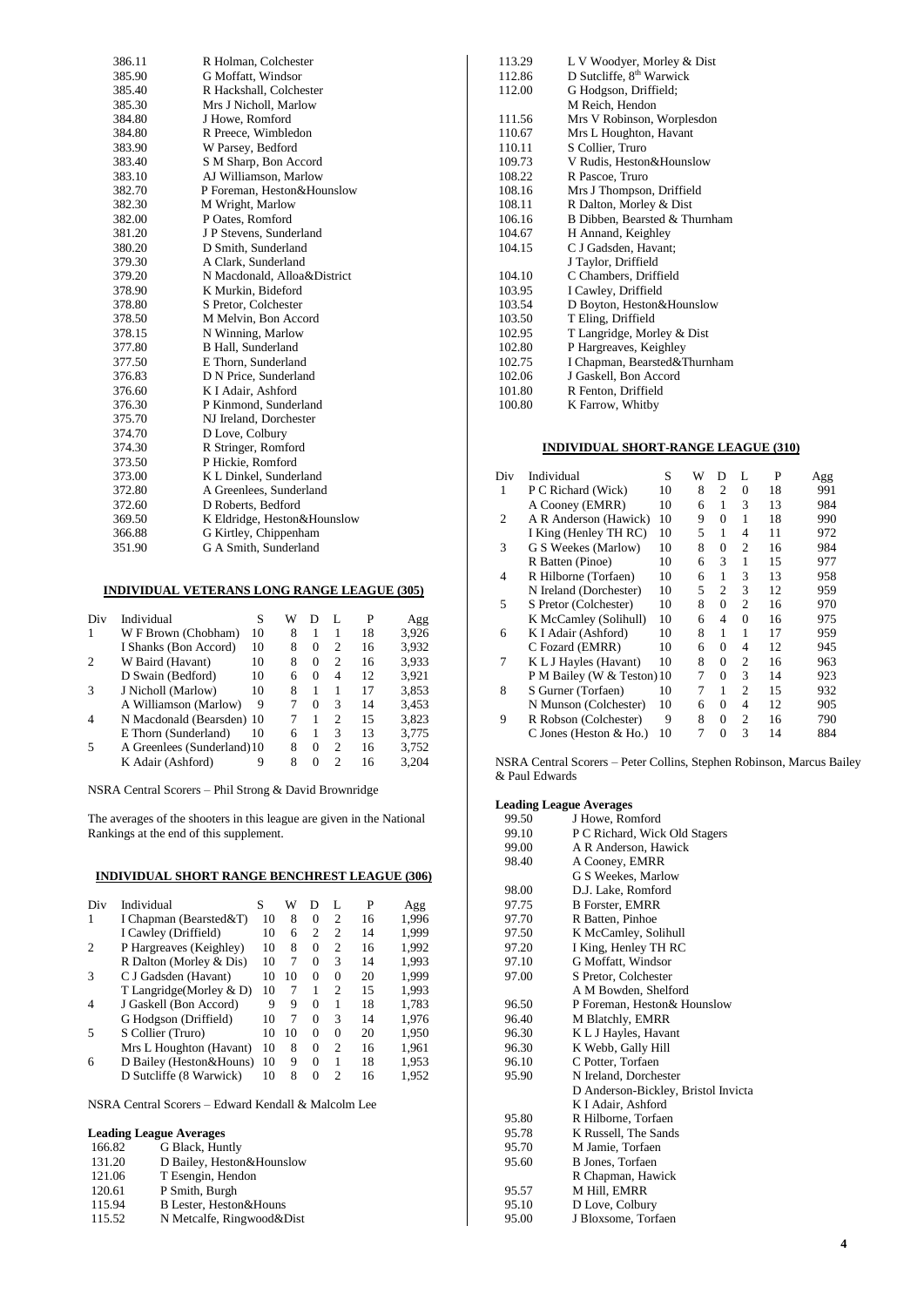| 94.60 | B Narang, Heston & Hounslow   |
|-------|-------------------------------|
| 94.50 | C Fozard, EMRR                |
| 94.11 | J G Lee. Wakefield            |
| 93.80 | N Morewood, Cumberland        |
| 93.78 | K Eldridge, Heston & Hounslow |
| 93.50 | R Rallings, Little Chal       |
| 93.20 | S Gurner, Torfaen             |
| 92.80 | A Ainge, Torfaen              |
| 92.30 | J Gellatly, EMRR              |
|       | P M Bailey, W & Teston        |
| 90.50 | J Wilson, Colchester          |
|       | N Munson, Colchester          |
| 88.40 | C Jones, Heston & Hounslow    |
| 87.78 | R Robson. Colchester          |
| 87.14 | L Carter, EMRR                |
| 86.75 | L Szewczuwianiec, Romford     |
| 83.80 | C Gilmore, Market Drayton     |
|       |                               |

#### **INDIVIDUAL LSR LEAGUE (353)**

| Div            | Individual                |    | w  |          |    | Agg   |
|----------------|---------------------------|----|----|----------|----|-------|
|                | S Chambers (Workington)10 |    | 10 | $\Omega$ | 20 | 1.984 |
|                | A Brookes (Wakefield)     | 10 |    |          | 16 | 1.936 |
| $\overline{2}$ | G B Sowerby (Glevum)      | 10 | 10 | $\theta$ | 20 | 1.837 |
|                | P Cox (Glevum)            | 10 |    | 3        | 13 | 1.823 |
| 3              | C Abbs (North Walsham) 10 |    | 10 | $\Omega$ | 20 | 1.946 |
|                | M Oakey (Aldershot)       | 10 |    |          | 15 | 1.737 |

NSRA Central Scorer – Ian Gray

The averages of the shooters in this league are given in the National Rankings at the end of this supplement.

#### **INDIVIDUAL 10 METRES AIRGUN LEAGUE (365)**

| Div            | Individual                           | S  | W  | Ð        | L              | P  | Agg   |
|----------------|--------------------------------------|----|----|----------|----------------|----|-------|
| 1              | T Whyte-Venables (Havant) 10         |    | 8  | 1        | 1              | 17 | 1,865 |
|                | $D$ Loftus (Havant) $(R)$            | 10 | 8  | $\Omega$ | $\overline{c}$ | 16 | 1,826 |
| $\overline{c}$ | Miss M Luke (Southwick)10            |    | 10 | $\Omega$ | $\theta$       | 20 | 1,890 |
|                | K A Marquez (Burnham) 10             |    | 8  | $\Omega$ | $\overline{c}$ | 16 | 1,888 |
| 3              | E Budd (Havant)                      | 10 | 9  | $\Omega$ | 1              | 18 | 1,770 |
|                | D Gilbody (Downshire)                | 10 | 6  | 1        | 3              | 13 | 1,800 |
| $\overline{4}$ | C Luke (Southwick)                   | 10 | 9  | $\Omega$ | 1              | 18 | 1,798 |
|                | K Hayles (Havant)                    | 10 | 9  | 0        | 1              | 18 | 1,782 |
| 5              | R Martin (Havant)                    | 9  | 9  | $\Omega$ | 1              | 18 | 1.507 |
|                | D B Sutcliffe (8 <sup>th</sup> Warw) | 10 | 8  | 0        | $\overline{c}$ | 16 | 1,665 |
| 6              | N Ireland (Dorchester)               | 10 | 9  | $\Omega$ | 1              | 18 | 1,713 |
|                | P M Bailey (Wateringbury)10          |    | 6  | 0        | 4              | 12 | 1,644 |

NSRA Central Scorers – Phil Strong, Bas Wright & Graham Minett

#### **Leading League Averages**

| 195.00 | Y T Aung, Stock Exchange |
|--------|--------------------------|
| 189.67 | L Collins-Page, Havant   |
| 189.00 | Miss M Luke, Southwick   |
| 188.80 | K A Marquez, Burnham     |
| 187.00 | A John, Carmarthan       |
| 186.50 | T Whyte-Venables, Havant |
| 182.88 | J Lee, Wakefield         |
| 182.60 | D Loftus, Havant (R)     |
| 182.40 | M Joyce, Forres          |
| 180.00 | D Gilbody, Downshire     |
| 179.80 | C Luke, Southwick        |
| 179.30 | S Petyt, Wakefield       |
| 178.20 | K Hayles, Havant         |
| 177.00 | E Budd, Havant           |
| 176.90 | K Watts, Havant          |
| 176.30 | N Powell, Burnham        |
| 175.10 | C Hind, Burnham TSC      |
| 171.30 | N Ireland, Dorchester    |
| 171.00 | D Pepper, Ashton-u-Lyne  |
| 169.10 | L Wild, Wakefield RPC    |
| 169.10 | R Davies, Bedford        |
| 167.44 | R Martin, Havant         |
| 166.50 | D Sutcliffe, 8th Warwick |
| 164.40 | P Bailey, Wateringbury   |
| 157.60 | D Gilbert, Havant (R)    |
| 154.00 | R Orvoy, Burnham         |
| 153.00 | D Boyton, Heston         |

152.89 P Wallis, Burnham

148.70 M Bailey, Heston<br>147.50 D Loftus, Havant D Loftus, Havant (P)

Where a competitor has entered twice, using both a Rifle and a Pistol they are donated with (P) for Air Pistol and (R) for Air Rifle.

### **INDIVIDUAL PISTOL LEAGUE (375)**

| Div | Team                       |    | w  | D        | $\mathbf{L}$  | P  | AGG   |
|-----|----------------------------|----|----|----------|---------------|----|-------|
| 1   | A Syms (Havant)            | 10 | 10 | $^{(1)}$ | $^{(1)}$      | 20 | 1.887 |
|     | J Broome (Sutton Coldf) 10 |    | 8  | 0        | 2             | 16 | 1.819 |
| 2   | J Alexander (Havant)       | 10 | 8  | - 1      | 1             |    | 1.738 |
|     | M Elliott (Sutton Cold)    | 10 |    |          | 2             | 15 | 1.684 |
| 3   | A Brown (East Bristol)     | 10 | 10 | $^{(1)}$ | $^{(1)}$      | 20 | 1.667 |
|     | L Welsh (East Bristol)     | 10 |    |          | $\mathcal{R}$ | 14 | 1.350 |
|     |                            |    |    |          |               |    |       |

NSRA Central Scorer – Bas Wright

#### **Leading League Averages**

| 188.70 | A Syms, Havant         |
|--------|------------------------|
| 185.00 | A John, Carmarthan     |
| 181.90 | J Broome, Sutton Coldf |
| 173.80 | J Alexander, Havant    |
| 168.40 | M Elliott, Sutton Cold |
| 168.10 | J Marchant, Bedford    |
| 166.70 | A Brown, East Bristol  |
| 159.50 | T Haynes, Sutton Cold  |
| 159.10 | R Martin, Havant       |
| 143.00 | M Stevens, Havant      |
| 142.20 | L Welsh, East Bristol  |
| 132.80 | P Hobbs, East Bristol  |
|        |                        |

#### **INDIVIDUAL 50 METRE BENCHREST LEAGUE (397)**

|    | Div Team                  | S  | w | D | L | P  | AGG  |
|----|---------------------------|----|---|---|---|----|------|
| 1  | D B Gilbody (Downshire)   | 10 | 8 | 1 | 1 | 17 | 1991 |
|    | R Shaw (Easingwold)       | 10 | 6 | 1 | 3 | 13 | 1988 |
| 2  | V Rudis (Hest&Houns)      | 10 | 8 | 0 | 2 | 16 | 1989 |
|    | T Young (Downshire)       | 10 | 5 | 0 | 5 | 10 | 1980 |
| 3  | C J Gadsden (Havant)      | 10 | 9 | 0 | 1 | 18 | 1990 |
|    | M Reich (Hendon)          | 10 | 8 | 0 | 2 | 16 | 1978 |
| 4  | Mrs B A Lee (Aldershot)   | 10 | 9 | 0 | 1 | 18 | 1936 |
|    | S Collier (City of Truro) | 10 | 8 | 0 | 2 | 16 | 1937 |
| 5. | N L Lewis (KDRC)          | 10 | 9 | 0 | 1 | 18 | 1980 |
|    | R Pascoe(City of Truro)   | 10 | 8 | 0 | 2 | 16 | 1936 |

NSRA Central Scorers – Barbara Lee & Edward Kendall

| 136.00 | C J Ridout, Aldershot    |
|--------|--------------------------|
| 127.31 | Mrs B A Lee, Aldershot   |
| 124.34 | J Bower, Easingwold      |
| 121.25 | G Metcalfe, Easingwold   |
| 119.67 | M Lawrence, Chippenham   |
| 119.02 | K Ireland, Colchester    |
| 118.86 | V Rudis, Hest&Houns      |
| 116.57 | J D Cooke, Downshire     |
| 113.66 | H Annand, Keighley       |
| 113.06 | L Vanvouren, Easingwold  |
| 111.36 | D Ovington, Havant       |
| 111.06 | M Reich, Hendon          |
| 110.80 | S Collier, City of Truro |
| 110.59 | M Chapman, Bishops St    |
| 110.48 | N L Lewis, KDRC          |
| 110.35 | J L Booker, MJMRC Fitt   |
| 109.56 | R Shaw, Easingwold       |
| 109.18 | R Pascoe, City of Truro  |
| 108.29 | Mrs S Shaw, Easingwold   |
| 107.68 | P M Mann, Staveley       |
| 107.56 | D Bailey, Hest&Houns     |
| 106.88 | D Boyton, Hest&Houns     |
| 104.70 | C J Gadsden, Havant      |
| 104.24 | E Kendall, Easingwold    |
| 103.82 | T Young, Downshire       |
| 102.09 | D B Gilbody, Downshire   |
| 101.96 | K Hosey, Hendon          |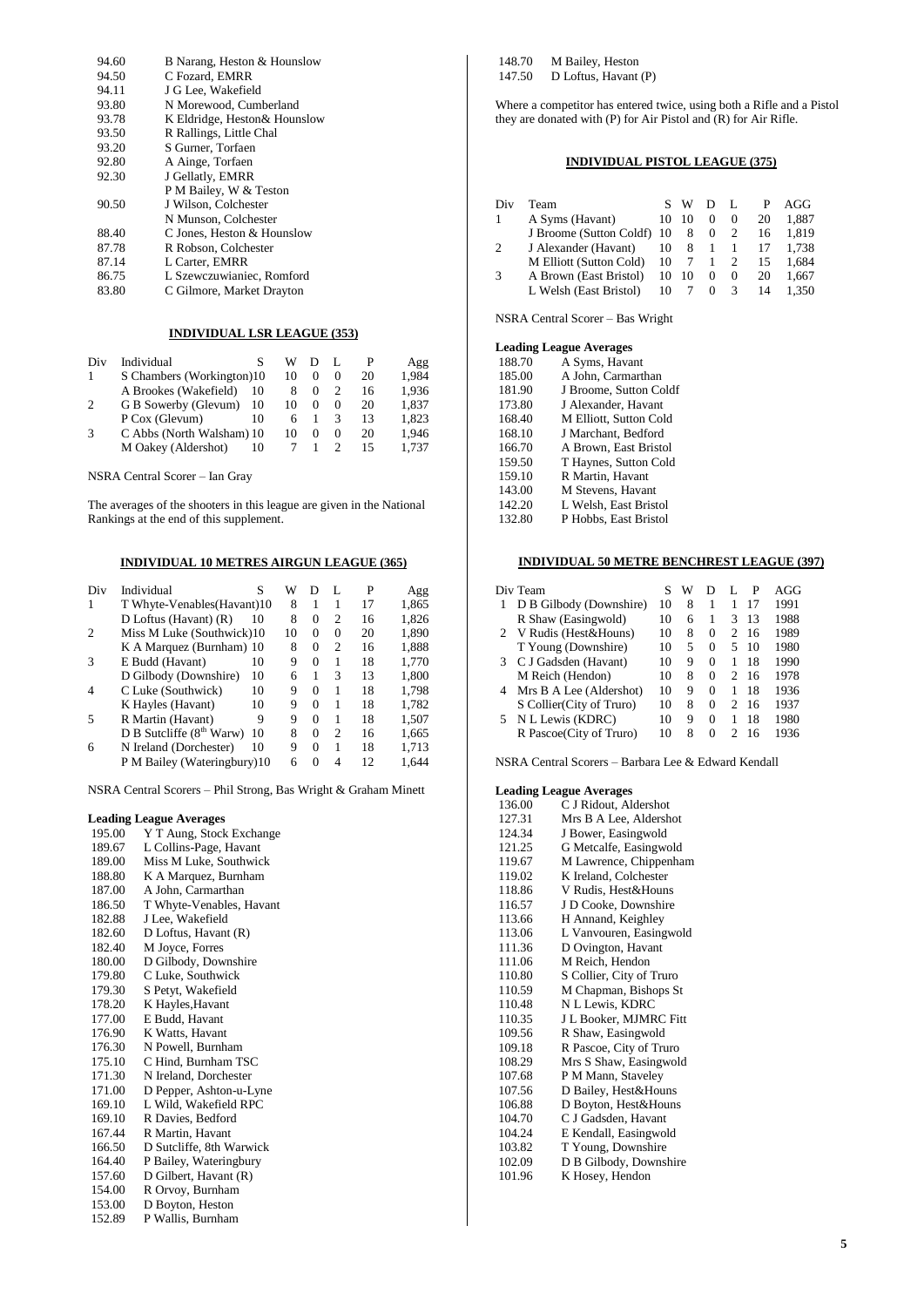### **Individual Competitions**

#### **100 YARDS ANY SIGHTS (302)**

| Section A |                                                          |
|-----------|----------------------------------------------------------|
| 1186      | B Hollingsworth, Thurnscoe RC                            |
| 1183      | C Allan, Bon Accord                                      |
| 1182      | I Shanks, Bon Accord                                     |
|           | R Fowke, Headley Park                                    |
| 1179      |                                                          |
| 1177      | S Webb, Bedford                                          |
| 1174      | I Cooper, Headley Park                                   |
| 1171      | D Poxon, Leicester & Dist.                               |
| 1168      | J Duguid, Bedford                                        |
| 1166      | P Edwards, Hendon                                        |
| 1165      | J Smith, Sunderland                                      |
| 1164      | L Black, Headley Park                                    |
| 1159      | R Hackshall, Colchester                                  |
| 1158      | J Latimer, Bon Accord                                    |
|           | P Chamberlain, Colchester                                |
| 1127      | W Dugan, Headley Park                                    |
| 586       | C Abbs, North Walsham                                    |
| 584       | P Peters, Appleton                                       |
|           | N Clark, Chippenham                                      |
|           |                                                          |
| Section B |                                                          |
| 1175      | M Shaw, Bedford                                          |
|           |                                                          |
| 1172      | J Grove, Bromyard & Dist.                                |
| 1162      | P Richard, Wick Old Stagers<br>S Pearson, Wimbledon Park |
| 1162      |                                                          |
| 1159      | D Swain, Bedford                                         |
| 1158      | M Taylor, Pinhoe                                         |
| 1156      | J Brown, Watsonians<br>M Honey, Wimbledon Park           |
| 1150      |                                                          |
| 1149      | R Preece, Wimbledon Park                                 |
| 1145      | R Gascoyne, Felton & Dist.                               |
| 1144      | G Sarin, Stock Exchange                                  |
| 1143      | C Ranscombe, Chippenham                                  |
| 1135      | Miss G Piggot, Wimbledon Park                            |
| 1114      | H Webber, Bromyard & Dist.                               |
| 1108      | J Stevens, Sunderland                                    |
| 581       | Mrs Y Edwards, Hendon                                    |
| 573       | M Browne, North Walsham                                  |
|           |                                                          |
| 572       | I Keeley, North Walsham                                  |
| 383       | T Smith, Colchester                                      |
|           |                                                          |
| Class C   |                                                          |
| 1161      | R Mead, Hollybush                                        |
| 1160      | H Ranscombe, Chippenham                                  |
| 1151      | E Guilloud, Worplesdon                                   |
| 1143      | J Parry, Golden Valley                                   |
| 1142      | G Bushby, Darligton RA                                   |
|           | M Hubbard, Chippenham                                    |
| 1137      | N Ireland, Dorchester                                    |
|           | D Smith, Sunderland                                      |
| 1134      | A Noakes, Abergavenny RPC                                |
|           | D Cobb, Wimbledon Park                                   |
| 1121      | N Morewood, Staveley RPC                                 |
| 1115      | A Greenlees, Sunderland                                  |
| 1114      | K Bates, Bromyard & Dist.                                |
|           |                                                          |

- 1105 M Kettle, East Grinstead<br>1099 B Timms, Wimbledon Pa B Timms, Wimbledon Park M Lawrence, Chippenham
- 1034 G Stevenson, East Grindstead
- 367 G Nesbitt, Darlington

NSRA Central Scorer – Bob Vassie

#### **50 METRES ANY SIGHTS (304)**

|                   | R M Fowke Headley Park |
|-------------------|------------------------|
| R J Dowling MJMRC |                        |
| (Fittleworth)     |                        |
| I Shanks          | <b>Bon Accord</b>      |
| W P Baird         | Havant                 |
| N Clark           | Chippenham             |
| D J Lake          | Romford R&PC           |
| D Swain           | <b>Bedford</b>         |
| <b>G</b> Moffatt  | Windsor                |
| S Pearson         | Wimbledon Park         |
|                   |                        |

| 591                | C Ingram            | Romford R&PC            |
|--------------------|---------------------|-------------------------|
| 583                | I Pettett           | Worplesdon TSC          |
| 493                | <b>P</b> N Peters   | Appleton                |
| Class B            |                     |                         |
| 1,169              | I Cooper            | <b>Headley Park</b>     |
| 1,167              | V Walls             | <b>Bon Accord</b>       |
| 1,163              | P Paton             | North Walsham           |
| 1,161              | D Anderson -Bickley | <b>Bristol</b>          |
|                    |                     | Invicta                 |
| 1,161              | J Howe              | Romford R&PC            |
| 1,161              | J R Brown           | Watsonians              |
| 1,160              | P C Richard         | <b>Wick Old Stagers</b> |
| 1,159              | L Black             | <b>Headley Park</b>     |
| 1,159              | N W Webb            | Gally Hill              |
| 1,158              | Ms G Piggot         | Wimbledon Park          |
| 1,156              | K P Bramham         | Staveley                |
| 1,154              | J F Grove           | Bromyard                |
| 1.147              | Ms C Ranscombe      |                         |
|                    |                     | Chippenham              |
| 1,145              | M R Honey           | <b>Wimbledon Park</b>   |
| 1,143              | P Rand              | North Walsham           |
| 1,137              | G Sarin             | <b>Stock Exchange</b>   |
| 1,134              | A B Nokes           | Abergavenny RPC         |
| 586                | P Edwards           | Hendon                  |
| 568                | Mrs Y Edwards       | Hendon                  |
| Class <sub>C</sub> |                     |                         |
| 1,149              | K Murkin            | Bideford                |
| 1,149              | E Munro             | <b>Bon Accord</b>       |
| 1,146              | W Dugan             | <b>Headley Park</b>     |
| 1,145              | D Cobb              | <b>Wimbledon Park</b>   |
| 1,144              | P Oates             | Romford R&PC            |
| 1,141              | N J Ireland         | Dorchester              |
| 1,141              | N L Morewood        | Cumberland News         |
| 1,137              | M Hubbard           | Chippenham              |
| 1,132              | <b>K</b> Bates      | Bromyard                |
| 1,123              | R Stringer          | Romford R&PC            |
| 1,099              | P Hickie            | Romford R&PC            |
| 1,097              | M Lawrence          | Chippenham              |
|                    |                     |                         |

NSRA Central Scorer – Mike Mercer

#### **LIGHTWEIGHT SPORT RIFLE STANDING ANY SIGHTS (350)**

| Class A    |                                       |
|------------|---------------------------------------|
| 883        | S Chambers, Workington                |
| 871        | D Sprigg, Bookham                     |
| 869        | C Abbs, North Walsham                 |
| 848        | R Doggart, East Antrim RPC            |
| 841        | C Gordon, Bookham                     |
| 823        | M Clubley, Cottingham                 |
| 821        | Miss Y Gordon, Bookham                |
| 808        | R Wilce, Sutton Coldfield             |
|            |                                       |
| Class B    |                                       |
| 833        | G Sowerby, Glevum, TSC                |
| 829        | C Turner, Staveley RPC                |
| 810        | P Cox. Glevum T&S                     |
| $\circ$ 02 | $\Gamma$ Chaudry, Daraugh of $W^iW^j$ |

- 803 F Choudry, Borough of W'Worth<br>758 N Jubert, Bookham
	- N Jubert, Bookham T Eiling, Driffield

- Class C 798 J Woracker, Romford RPC<br>788 P Ferguson, Deepham Shoo
- P Ferguson, Deepham Shooting
- 786 M Dakey, Aldershot<br>261 G Sarin, Stock Excha
- G Sarin, Stock Exchange

#### Class D

701 C Gilmore, Market Drayton<br>689 A Purcell, Driffield A Purcell, Driffield

NSRA Central Scorer – Graham Minett

#### **LIGHTWEIGHT SPORT RIFLE PRONE ANY SIGHTS (351)**

| Class A |                                        |
|---------|----------------------------------------|
| 888     | N Jones, Altrincham RPC                |
|         |                                        |
| 884     | R Sedgbeer, Paignton                   |
| 837     | M Hosken, Bristol Invicta              |
| 823     | L Dale, Fakenham                       |
| 561     | C Waldron, Ashford                     |
| Class B |                                        |
|         |                                        |
| 849     | I Henderson, Larbert                   |
| 798     | S Ford, Bristol Invicta                |
| 756     | Mrs M Evans, Bristol Invicta           |
|         | NSRA Central Scorer - Lindsay Campbell |
|         | <b>LIGHTWEIGHT SPORT RIFLE TIMED</b>   |
|         | <b>STANDING ANY SIGHTS (352)</b>       |
|         |                                        |
| Class A |                                        |
| 863     | C Abbs, North Walsham                  |
| 860     | D Sprigg, Bookham                      |
|         |                                        |
| Class B |                                        |
| 820     | R A Doggart, East Antrim               |
| 815     | Miss Y Gordon, Bookham                 |
|         | NSRA Central Scorer - Charles Pepper   |
|         |                                        |
|         | <u>10 METRES AIR RIFLE (360)</u>       |
| Class A |                                        |
| 1167    | V Walls, Bon Accord                    |
| 1127    | M Joyce, Forres                        |
| 1126    | Ms K Marquez, Burnham TSC              |
| 1121    | Miss M Luke, Southwick                 |
| 1118    | P Bartlett, Fort Purbrook              |
|         |                                        |
| 1084    | K Hubbard, Croydon                     |
| 1071    | N Jackson, Kilgetty .177 TSC           |
| 589     | Y Aung, Stock Exchange                 |
| Class B |                                        |
| 1090    | C Hind, Burnham TSC                    |
| 539     | C Luke, Southwick                      |
| 534     | N Stofberg, Bon Accord                 |
| 532     | F Milne, Bon Accord                    |
|         |                                        |
| Class C |                                        |
| 935     | M Green, Milton Keynes                 |
| 877     | D Boyton, Heston & Hounslow            |
| 869     | R Davies, Bedford                      |
|         |                                        |
|         | NSRA Central Scorer - Lindsay Campbell |
|         | <b>TIGER PISTOL TROPHY (370)</b>       |
|         |                                        |

Class A

J Jelfs, Chinnor

- *Tiger Trophy*
- 274 J Marchant, Bedford RC<br>257 S Dimotrova, Bon Accor
- 257 S Dimotrova, Bon Accord<br>252 D Gilbert-Harris, Penzance
	- D Gilbert-Harris, Penzance & Dist.

Class B

- 
- 248 M Joyce, Forres<br>246 D Robertson, Bo 246 D Robertson, Bon Accord<br>227 M Melvin, Bon Accord
- 227 M Melvin, Bon Accord<br>203 Ms S Sharp, Bon Accord
	- Ms S Sharp, Bon Accord

NSRA Central Scorer – Tony Blazey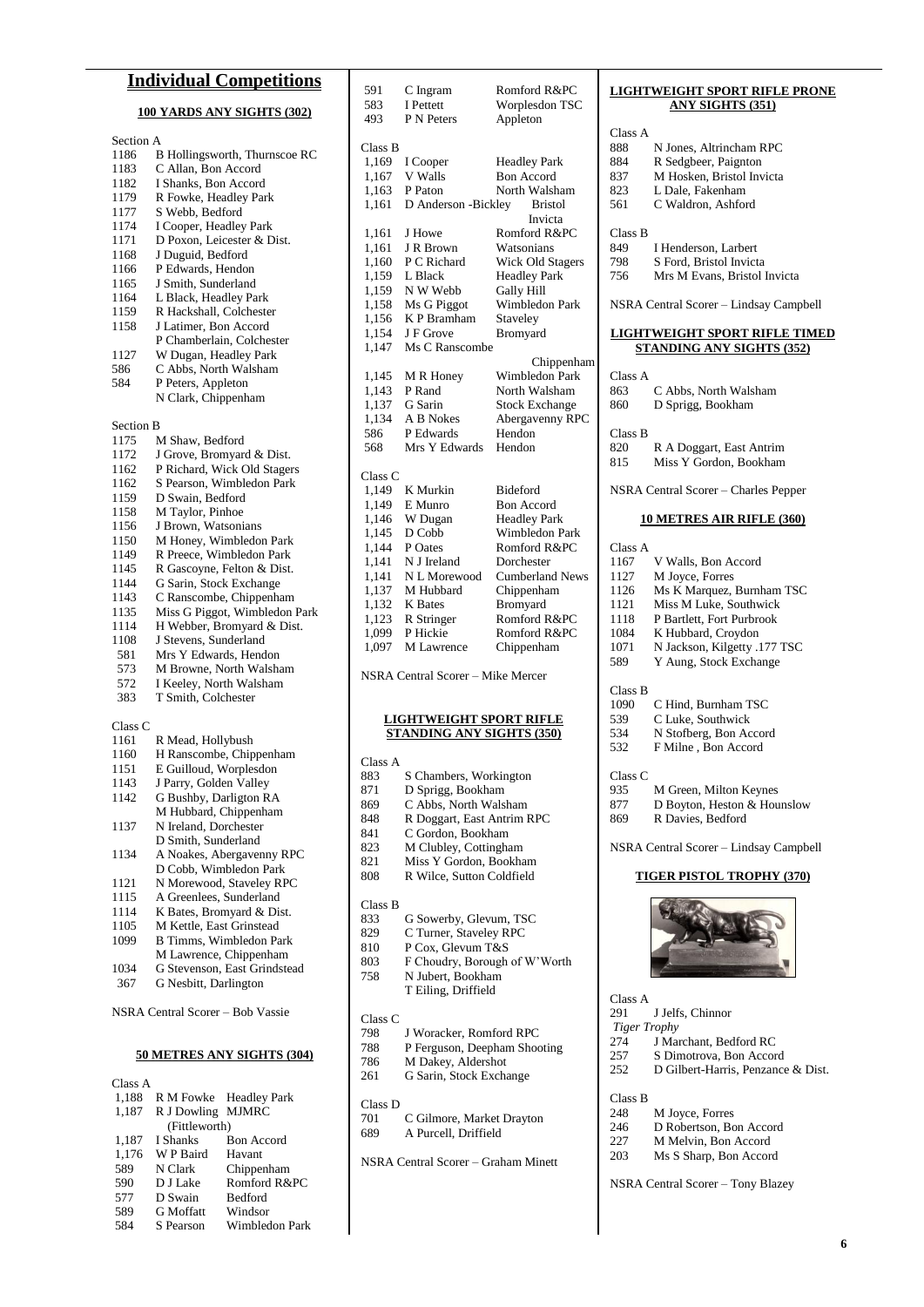### **10 METRES AIR PISTOL (380)**

| Class A              |                                                |
|----------------------|------------------------------------------------|
| 1133                 | A John, Carmarn                                |
| 1101                 | S Dimitrova, Bon Accord                        |
| 936                  | P Wallis, Burnham                              |
| 529                  | S Bold, Worplesdon                             |
|                      |                                                |
| Class B              |                                                |
| 1089                 | N Powell, Burnham                              |
| 1087                 | M Joyce, Forres                                |
| 1083                 | Mrs H Platts, Swadlincote RPC                  |
| 1058                 | D Gilbody, Downshire                           |
| 969                  | K Stockham, Portishead                         |
|                      |                                                |
| Class C              |                                                |
| 1056                 | P Jackson, Kilgetty .177                       |
| 1036                 | D Pepper, Ashton-under-Lyne                    |
| 1010                 | H Newbury, Wakefield                           |
|                      | G Sarin, Stock Exchange                        |
| 1007                 | P Budd, South Norfolk                          |
| 976                  | R Bowes, Dumbarton                             |
| 511                  | R Davies, Bedord                               |
| 504                  | D Robertson, Bon Accord                        |
| 500                  | M Melvin, Bon Accord                           |
|                      |                                                |
| Class D              |                                                |
| 1043                 | F Parry, Kilgetty .177                         |
| 987                  | C Allison, South Norfolk                       |
| 986                  | J Lloyd, Kilgetty .177                         |
| 985                  | S Dworakwisay, Kilgetty .177                   |
| 958                  | N Ireland, Dorchester                          |
| 477                  | D Poxon, Leicester & Dist.                     |
|                      | NSRA Central Scorer - Guy Kinder               |
|                      |                                                |
|                      | <u>50 YARDS/50 METRES BENCHREST</u>            |
|                      | <b>ANY SIGHTS (392)</b>                        |
|                      |                                                |
| Class A              |                                                |
| 1198,25x             | D Gilbody, Downshire                           |
| 1192,32x             | W Griffin, Sunderland                          |
| 1191,23x             | T Young, Downshire                             |
| 1187, 21x            | D Poxon, Leicester & Dist.                     |
| 1177,18x             | J Leech, Worplesdon                            |
| Class B              |                                                |
|                      | M Reich, Hendon                                |
| 1193,50x<br>1193,17x | J Booker, Fittleworth                          |
|                      |                                                |
| 1184,20x<br>1184,16x | P Mann, Staveley                               |
| 1180,20x             | K Stockham, Portishead                         |
| 1179,23x             | M Chapman, Bishop's S'ford                     |
| 796, 12x             | H Annand, Keighley<br>D Ovington, Havant       |
|                      |                                                |
| Class C              |                                                |
| 1197,36x             | C Gadsden, Havant                              |
| 1171,20x             | M Lawrence, Chippenham                         |
| 1169,10x             | Mrs B Lee, Aldershot                           |
| 1159,14x             | K Ireland, Colchester                          |
| 1101,4x              | J Bennett, Burnham TSC                         |
|                      |                                                |
| Class D              |                                                |
| 1178,12x             | N Lewis, KDRC                                  |
| 1173,16x             | J Seagrave, Felixstowe                         |
| 1169,12x             | J Redgrave, Felixstowe                         |
| 1168,14x             | K Hosey, Hendon                                |
| 1155,9x              | R Waldron, Felixstowe                          |
| 1143,9x<br>383,2x    | C Ridout, Aldershot<br>D Robertson, Bon Accord |

### **100 YARDS BENCHREST (395)**

| Class A            |                                      |
|--------------------|--------------------------------------|
| 1189,29x           | M Chapman, Bishops S'ford            |
| 1188,34x           | Mrs S Shaw, Easingwold               |
| 1184,29x           | E Kendall, Easingwold                |
| 1183,29x           | R Shaw, Easingwold                   |
| 1164,28x           | L Vanvouren, Easingwold              |
|                    |                                      |
| Class B            |                                      |
| 1193,37x           | W Griffin, Sunderland                |
| 1187,23x           | D Poxon, Leicester & Dist.           |
| 1181,31x           | T Young, Downshire                   |
| 1179,18x           | J Booker, MJMRC                      |
| 1174,18x           | K Stockham, Portishead               |
| 785,15x            | J Leech, Worplesdon                  |
| Class <sub>C</sub> |                                      |
| 1192,43x           | DGilbody, Downshire                  |
| 1166,22x           | H Annand, Keighley                   |
| 1162,20x           | P Mann, Staveley                     |
| 1159,11x           | J Bower, Easingwold                  |
| 1094,10x           | G Metcalfe, Easingwold               |
|                    |                                      |
| Class D            |                                      |
| 1174,22x           | Mrs B Lee, Aldershot                 |
| 1173,17x           | E Jones, Alloa & Dist.               |
| 1134,8x            | C Ridout, Aldershot                  |
|                    | NSRA Central Scorer - Charles Pepper |
|                    |                                      |
|                    | <b>SHORT RANGE BENCHREST (396)</b>   |
| Class A            |                                      |
| 1199,43x           | J Taylor, Driffield                  |
| 1199,30x           | T Eling, Driffield                   |
| 1199,30x           | D Poxon, Leicester & Dist.           |
| 1194,35x           | I Cawley, Driffield                  |
| 1191,32x           | J Latimer, Bon Accord                |
| 1189,32x           | R Fenton, Driffield                  |
|                    |                                      |
| Class B            |                                      |

| 1200,41x | C Gadsden, Havant              |
|----------|--------------------------------|
| 1198,34x | R Dalton, Morley & Dist.       |
| 1189,25x | C Chambers, Driffield          |
| 1180,24x | H Annand, Keighley             |
| 1166,19x | K Farrow, Whitby RC            |
| 493,13x  | P Hargreaves, Keighley         |
| Class C  |                                |
| 1195,25x | T Langridge, Morley & Dist.    |
| 1185,23x | G Hodgson, Driffield           |
| 1183,12x | P Thornton, Driffield          |
| 1182,24x | M Reich, Hendon                |
| 1178,11x | C Powell, Borough Of           |
|          | Wandsworth                     |
| 1175,12x | Mrs J Thomson, Driffield       |
| 1131,9x  | G Tearle, Springvale           |
| 790,18x  | D Woolger, Borough of          |
|          | Wandsworth                     |
| Class D  |                                |
| 1189,24x | C Turner, Staveley             |
| 1179,12x | Mrs L Houghton, Havant         |
| 1173,12x | R Bassey, Bedford              |
| 1142,9x  | L Woodyer, Morley & Dist.      |
| 722,0x   | G Black, Huntly                |
|          | NSRA Central Scorer - Ian Gray |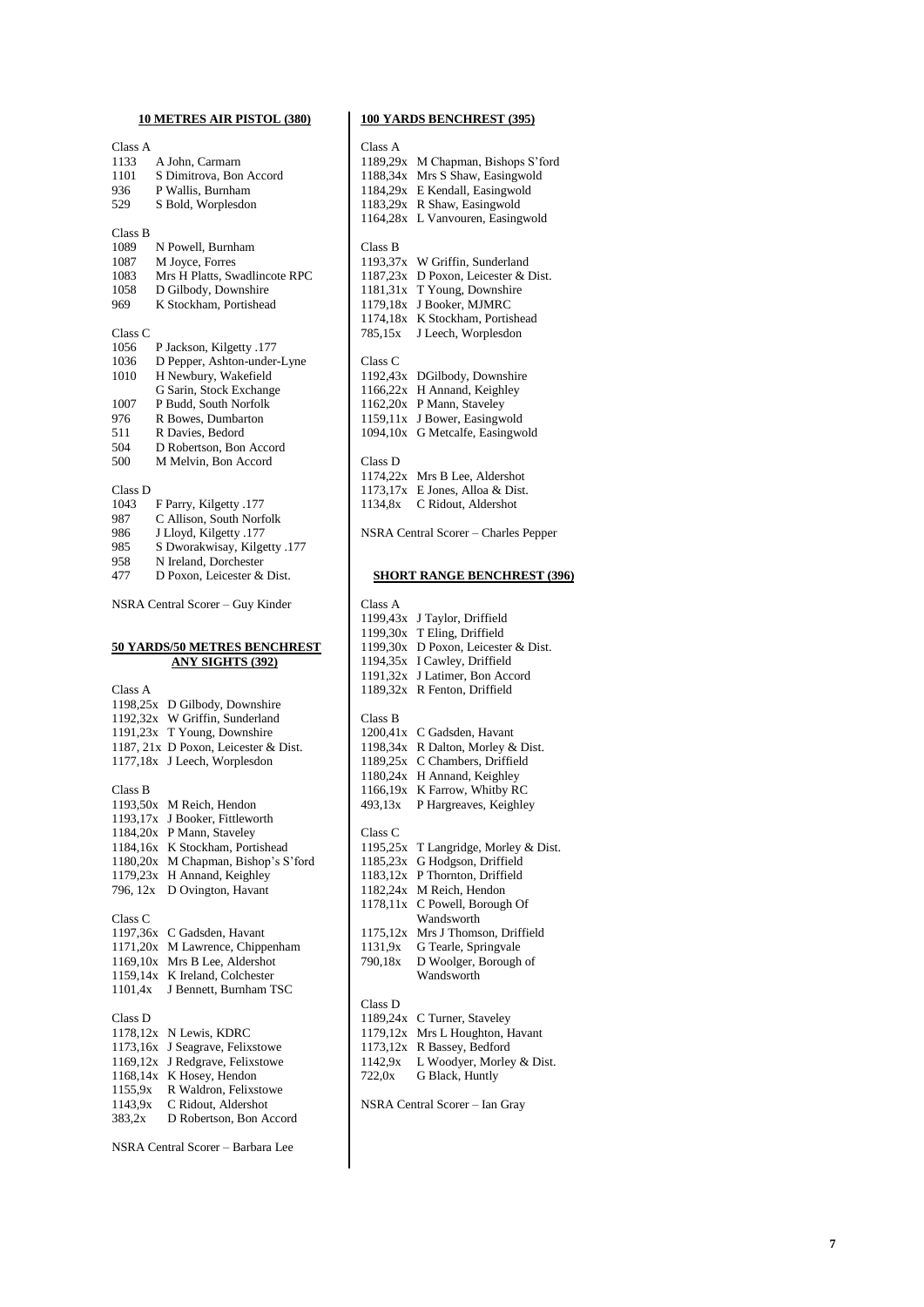### **Team Competitions**

#### **COMMONWEALTH CITIES (233)**



| Edinburgh | 2909 |
|-----------|------|
| Auckland  | 2895 |
| Melbourne | 2878 |

NSRA Central Scorer – Bob Vassie

#### **CITIES AND BOROUGHS (232)**

| Aberdeen                 | 1762 |
|--------------------------|------|
| Cities & Boroughs Trophy |      |
| Colchester               | 1748 |
| High Wycombe             | 1751 |

NSRA Central Scorer – Janet Baker

### **JUNIOR SUMMER (130)**

#### Under 18 section.



| Wellington Collage A        | 777 |
|-----------------------------|-----|
| Mrs E B Caird Challenge Cup |     |
| Budleigh Farm               | 767 |
| Aldingbourne & District747  |     |

#### Under 15 section



Wellington College 770 *Harvey Hadden Challenge Trophy No 2* Budleigh Farm 753

NSRA Central Scorer – Janet Baker

### **Inter-County Competitions**

#### **COUNTY CUP (500)**

#### Section A



| Aberdeenshire                          | 4671 |
|----------------------------------------|------|
| County Cup                             |      |
| Hampshire                              | 4657 |
| ICI Scottish Challenge Shield (the top |      |
| scoring Scottish County)               |      |
| Surrey                                 | 4651 |
| <b>Sussex</b>                          | 4635 |
| Kent                                   | 4626 |
| Yorkshire                              | 4625 |
| Devonshire                             | 4621 |
|                                        |      |
| <b>Section B</b>                       |      |
| Essex                                  | 4645 |
| National Service League Challenge Cup  |      |
| Cheshire & North Wales                 | 4606 |
|                                        |      |
| Suffolk                                | 4582 |
| Middlesex                              | 4552 |
| <b>Bedfordshire</b>                    | 4524 |
| Derbyshire                             | 4514 |

#### Section C



| Cornwall           | 4537 |
|--------------------|------|
| Minor Counties Cup |      |
| Cambridgeshire     | 4522 |

NSRA Central Scorer – Terry Eustance

#### **LONG RANGE WOMEN'S COUNTY (502)**

| <b>Sussex</b>       | 1931 |
|---------------------|------|
| Surrey              | 1927 |
| Devon               | 1922 |
| Cornwall            | 1886 |
| <b>Bedfordshire</b> | 1848 |

NSRA Central Scorer – Terry Eustance

#### **BSA CUP (530)**

Section A



| BSA Cup                                     |      |
|---------------------------------------------|------|
| Alexander Challenge Trophy (the top scoring |      |
| Scottish County)                            |      |
| <b>Sussex</b>                               | 2354 |
| Auckland, NZ 2353                           |      |
| Caithness                                   | 2352 |
| Wellington, NZ                              | 2352 |
| Surrey                                      | 2342 |
| Devon                                       | 2342 |
| Victoria, Aus.                              | 2335 |
| Hampshire                                   | 2332 |
| Lothian                                     | 2330 |
| <b>Essex</b>                                | 2324 |
|                                             |      |
| <b>Section B</b>                            |      |
| Kent                                        | 2345 |
| Eadon Cup                                   |      |
| Yorkshire                                   | 2338 |
| Cambridgeshire                              | 2330 |
| Cornwall                                    | 2315 |
| Isle of Man                                 | 2313 |
| Middlesex                                   | 2304 |
| <b>Bedfordshire</b>                         | 2304 |
| Cheshire & North Wales                      | 2304 |
| Section C                                   |      |
| Derbyshire                                  | 2311 |
| Lord Desborough Cup                         |      |
| Suffolk                                     | 2306 |
| <b>NISSA</b>                                | 2306 |
| Oxfordshire                                 | 2278 |
|                                             |      |

NSRA Central Scorer – Jill Norman

#### **SHORT RANGE WOMEN'S COUNTY (532)**

| Devon                   | 976 |
|-------------------------|-----|
| Mrs Charles Laws Trophy |     |
| <b>Bedfordshire</b>     | 971 |
| Sussex                  | 969 |
| Cornwall                | 696 |
| Hampshire               | 969 |
| <b>Norfolk</b>          | 966 |
| Cambridgeshire          | 962 |
| Surrey                  | 957 |

NSRA Central Scorer – Jill Norman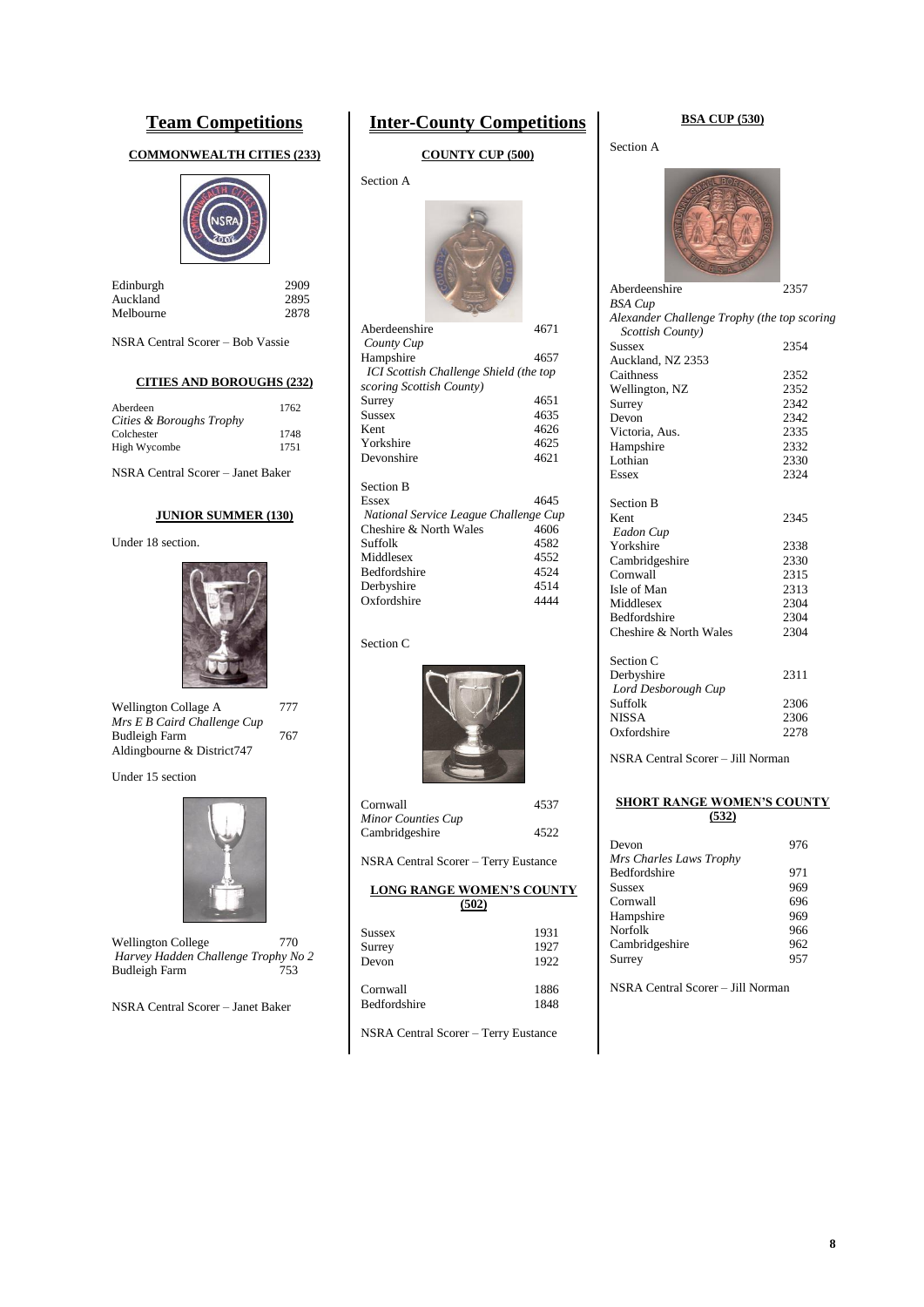#### **COUNTY LIGHTWEIGHT SPORT RIFLE (550)**

| Sussex      | 1929 |
|-------------|------|
| Oxfordshire | 1910 |

NSRA Central Scorer – Lindsay Campbell

### **COUNTY BENCHREST (590)**

| Yorkshire A | 994.42x |
|-------------|---------|
| Devon A     | 993.27x |
| Yorkshire B | 982.23x |
| Middlesex   | 981.22x |
| Surrey      | 980.27x |
| Devon B     | 980.19x |

NSRA Central Scorer – Mog Thomson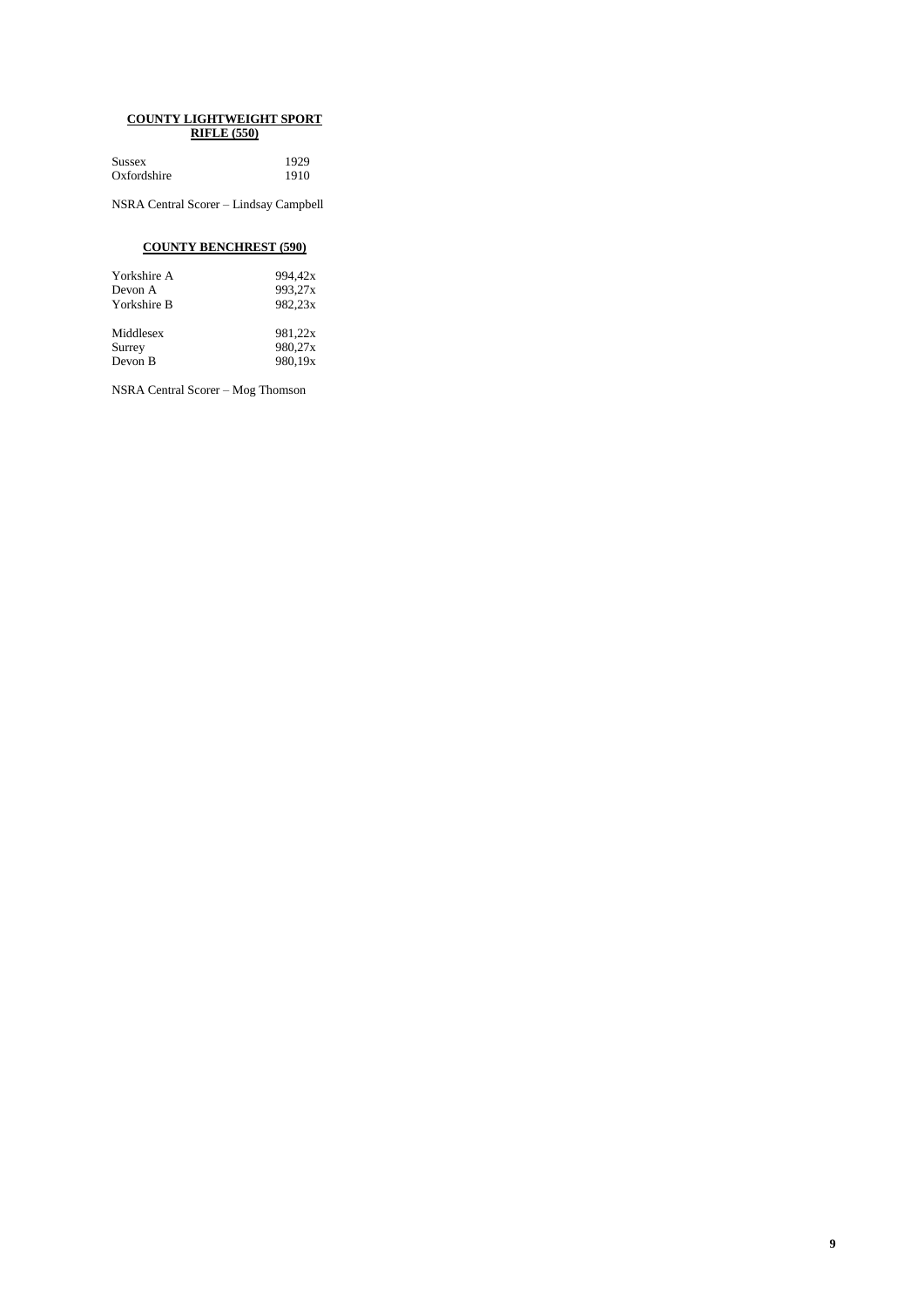# **National Ranking of Small-bore Shooters**

The National Ranking of Small-bore Shooters is based on performance in a number of the Association's leagues. To qualify for inclusion in the ranking, a shooter must have shot all the rounds of the league and had no cards disallowed or unscored. National Rankings are based on the following leagues;

Long Range Rifle - RWS National League, Scottish League and Veterans Leagues Summer Season 50 Metres/Yards Rifle - 50 Metres or 50 Yards League Summer Season Lightweight Sport Rifle - RWS Standing Any Sights League Summer Season 50m Benchrest - 50m Benchrest League Summer Season 100yd Benchrest - 100 Yards Benchrest League Summer Season Short Range Benchrest - Short Range Benchrest League Winter Season Short Range Rifle - RWS National Short-Range League New York Charles Winter Season Positional Rifle - RWS Standing & Kneeling League Winter Season Slowfire Pistol - RWS Club Pistol League Winter Season Air Rifle - RWS 10 metre Air Rifle League Winter Season Air Pistol - RWS 10 metre Air Pistol League Winter Season

### **National Ranking of Small-bore Shooters 2019**

#### **Long Range Rifle**

The following is the National Ranking list of shooters in the **RWS National Long-Range Summer League 2019.** (Comp 100) To qualify for inclusion in the list, the shooter must have been credited with a score in all 10 rounds of the League. A total of 360 shooters fired cards in the league, of whom 316 shooters qualified for inclusion in the ranking.

| 1              | 396.40 | J Andrews, Havant             |
|----------------|--------|-------------------------------|
| $\overline{2}$ | 396.30 | S L Green, Appleton           |
| 3              | 395.90 | L Thomson, Kemnay & District  |
| $\overline{4}$ | 395.60 | S K Aldhouse, Addiscombe      |
| 5              | 395.30 | K Bowley, Hendon              |
| 6              | 395.10 | J Pugsley, Budleigh Farm      |
|                |        | R Dowling, MJMRC Fittlworth   |
| 7              | 394.10 | N J Almond, Appleton          |
| 8              | 394.00 | I Shanks, Bon Accord          |
| 9              | 393.10 | Mrs L Jones, Bookham          |
|                |        | D McIntosh, Alloa & Dist.     |
| 11             | 392.50 | J Cole-Hamilton, Bon Accord   |
|                |        | Mrs W L Foith, Bedford        |
| 13             | 392.30 | S Bruce, Alloa & Dist.        |
| 14             | 392.10 | N J Day, Bedford              |
| 15             | 391.50 | P Scanlan, Romford            |
| 16             | 391.30 | R Simpson, Alloa & Dist.      |
| 17             | 391.10 | M Buttery, Rugeley            |
| 18             | 391.00 | K Ridgway, Worplesdon & Dist. |
| 19             | 390.90 | R Hemingway, Rugeley          |
| 20             | 390.80 | W Baird, Havant               |
| 21             | 390.70 | D White, East Grinstead       |
| 22             | 390.60 | A Meyers, East Grinstead      |
| 23             | 390.60 | D J Lake, Romford             |
| 24             | 390.60 | G Webb, Romford               |
| 25             | 389.90 | R Macleod, Alloa & Dist.      |
| 26             | 389.90 | C Ingram, Romford             |
|                |        | D Chick, Andover              |
| 28             | 389.70 | D Moyes, Bury St Edmunds      |
| 29             | 389.50 | S Dalgarno, Kemnay & Dist.    |
| 30             | 389.40 | J Dummer, Appleton            |
| 31             | 389.40 | M Catto, Kemnay & District    |
|                |        | R Loughbridge, Andover        |
| 33             | 389.30 | A Fearn, Colchester           |
| 34             | 389.20 | H Matheson, MJMRC Fittleworth |
| 35             | 389.10 | J Latimer, Bon Accord         |

| 36 | 389.00 | N Clark, Chippenham                            |
|----|--------|------------------------------------------------|
| 37 | 388.90 | P Stanley, Appleton                            |
| 38 | 388.80 | J V Smith, Sunderland                          |
|    |        | F Brown, Tondu                                 |
|    |        | Mrs A Leech, Wimbledon Park                    |
| 41 | 388.70 | K N Gibbons, Appleton                          |
| 42 | 388.60 |                                                |
|    |        | S Huxley, Gogs                                 |
|    |        | A Pidcock, Matlock & Dist.                     |
|    |        | M J Arnstein, Appleton                         |
|    |        | D Bremner, Wick Old Stagers                    |
|    |        | M Girling, Andover                             |
| 47 | 388.40 | R Esson, Kemnay & District                     |
|    |        | G Mortimer, Kemnay & Dist.                     |
|    |        | N Pinks, Wimbledon Park                        |
| 50 | 388.30 | M J Dowe, St Nicholas                          |
| 51 | 388.20 | P Richard, Wick Old Stagers                    |
|    |        | B Copping, Bury St Edmunds                     |
| 53 | 388.10 | J Newing, Andover                              |
|    |        | A Cornbill, MJMRC Fittleworth                  |
|    |        | A Prickett, Vauxhall Motors                    |
| 56 | 388.00 | P Jones, Bookham                               |
|    |        | M A Parry, Appleton                            |
| 58 | 387.80 | P Terry, MJMRC - Fittleworth                   |
|    |        | A Wyspianski, Hendon                           |
| 60 | 387.70 | I Pettett, Worplesdon & District               |
| 61 | 387.60 | J Smith, Colchester                            |
| 62 | 387.50 | F Smit, Hendon                                 |
| 63 | 387.40 | J Underwood, Farncombe &                       |
|    |        | Godalming                                      |
|    |        | H Simpson, Wick Old Stagers                    |
|    |        | J Cornish, Andover                             |
|    |        | G C Pope, Ham & Petersham                      |
| 67 | 387.30 | P DingleKemnay & District                      |
| 68 | 387.30 | S Turner, Heston & Hounslow                    |
|    |        | J Ford, Bury St Edmunds                        |
| 70 | 387.20 | T Hammond, Bookham                             |
|    |        | R Thomson, Alloa & Dist.                       |
|    |        | R Hackshall, Colchester                        |
|    |        | C Brown, Leicester & District                  |
| 74 | 386.90 | K Silver, Bon Accord                           |
| 75 | 386.70 | B Young, Wick Old Stagers                      |
|    |        | R French, MJMRC- F'worth                       |
|    |        |                                                |
| 77 | 386.50 | S Harris, Chippenham                           |
|    |        | S E Holt, Appleton                             |
|    |        | M Taylor, Pinhoe                               |
|    |        | S Pearson, Wimbledon Park                      |
| 81 | 386.40 | Ms L Smallbone, East G'stead                   |
| 82 | 386.40 | G Cox, Heston & Hounslow                       |
|    |        | D Lumsden, Andover                             |
| 84 | 386.30 | C E T Allan, Bon Accord                        |
| 85 |        | A Travis, Bideford                             |
|    | 386.20 |                                                |
|    |        | H C Taylor, Appleton                           |
| 87 | 386.10 | J Bell Ringer, Bookham                         |
|    |        | J Ross, Bon Accord                             |
| 89 | 386.00 | R Law, Alloa & Dist.<br>R McAlpine, Bon Accord |

| 91         | 385.90           | P Simmons, Vauxhall Motors                  |
|------------|------------------|---------------------------------------------|
| 92         | 385.80           | D Swain, Vauxhall Motors                    |
| 93         | 385.70           | P Thomson, Bideford                         |
|            |                  | D Smith, Colchester                         |
|            |                  | R White, Appleton                           |
|            |                  | J R Ward, Steeple                           |
| 97         | 385.60           | G Moffatt, Andover                          |
| 98         | 385.50           | J Nichols, Gogs                             |
| 99         | 385.40           | Miss S Lee, Leicester & Dist.               |
|            |                  | Miss K Webber, B'yard & Dist.               |
|            |                  | P Strong, Andover                           |
| 102        | 385.20           | G M Freeman, Ramsgate & Dover               |
| 103        | 385.00           | R Gascoyne, Felton & District               |
|            |                  | S Holder, Bury St Edmunds                   |
|            |                  | P Edwards, Hendon                           |
| 106        | 384.90           | Y Hoile, Bideford                           |
|            |                  | A Pile, Bideford                            |
| 108        | 384.80           | K Hardyman, Havant                          |
| 109        | 384.70           | J McCarthy, Alloa & Dist.                   |
|            |                  | G Habiby, Huntly                            |
| 111<br>112 | 384.60<br>384.60 | S J Sandground, Appleton<br>G Davies, Tondu |
| 113        | 384.40           | C Ogle, Alloa & Dist.                       |
|            |                  | A Reeve, Addiscombe                         |
| 115        | 384.30           | Miss C Doe, Worplesdon & Dist.              |
|            |                  | L Brough, Andover                           |
|            |                  | G Sarin, Borough of Wandsworth              |
| 117        | 384.10           | N Davis, Havant                             |
| 118        | 384.00           | M Scrivans, Addiscombe                      |
| 119        | 383.90           | S C Webb, Bedford                           |
| 120        | 383.80           | C Tucker, Andover                           |
| 212        | 383.50           | A Hay, Alloa & Dist.                        |
|            |                  | R Beard, Pinhoe                             |
|            |                  | S Bold, Worplesdon & District               |
|            |                  | B Chowdhary, Bedford                        |
|            |                  | J Cockerill, Ham & Petersham                |
| 117        | 383.40           | M R Honey, Wimbledon Park                   |
| 118        | 383.30           | P Duxbury, Wimbledon Park                   |
| 119        | 383.10           | S Burville, Andover                         |
| 120        | 383.00           | M Bellringer, B'yard & Dist.                |
| 123        | 382.90           | P Dean, Chipperfield                        |
| 124        | 382.70           | D Cooper, Budleigh Farm                     |
|            |                  | S M Sharp, Bon Accord                       |
| 126        | 382.60           | G Scott-Brooker, Appleton                   |
|            |                  | P Watkiss, Rugeley                          |
|            |                  | R Rushby, Bedford                           |
| 130        | 382.40           | J O'Dell, Bedford<br>K A Ridley, Appleton   |
|            |                  | G Walker, Borough of Wandsworth             |
| 132        | 382.20           | C Richard, Havant                           |
| 133        | 382.10           | J Newton, Pinhoe                            |
|            |                  | M Smith, Huntly                             |
|            |                  | S Cheslyn-Curtis, Vauxhall Motors           |
| 136        | 382.00           | S Rowe, Chipperfield                        |
| 137        | 381.80           | R Warren, St Nicholas                       |
|            |                  | D S Hargreaves, B'vard & Dist.              |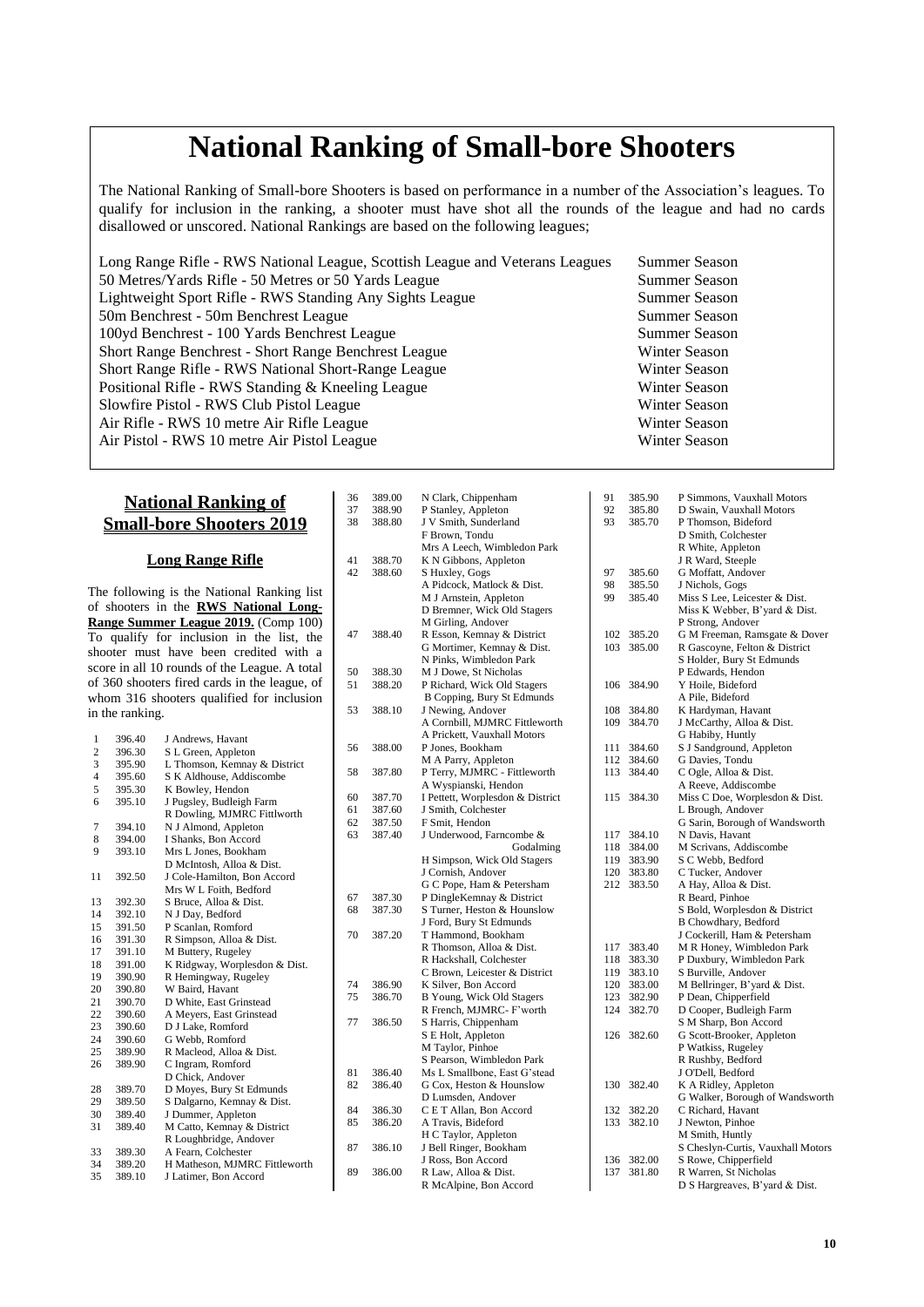|            |                  | A Evans, Tondu                                         |
|------------|------------------|--------------------------------------------------------|
| 140        | 381.70           | M Frost, Andover                                       |
| 141        | 381.60           | Mrs A Guilloud, Worplesdon &                           |
|            |                  | Dist.                                                  |
| 142        | 381.50           | P Riddy, Farncombe & Godalming                         |
|            |                  | P Oates, Romford                                       |
|            |                  | T Beadle, Vauxhall Motors                              |
| 145        | 381.40           | F Haskett, Gogs                                        |
|            |                  | R Pfeil, Bookham                                       |
| 147        | 381.30           | J Allsop, Havant                                       |
|            |                  | K Welch, Gogs                                          |
| 149        | 381.20           | D R Price, St Nicholas                                 |
|            |                  | J Nicol, Kemnay & District                             |
|            |                  |                                                        |
| 151        | 381.10           | Mrs S Haskett, Gogs                                    |
|            |                  | R Newton, Leicester & District                         |
| 153        | 380.90           | C Loughbridge, Andover                                 |
| 154        | 380.80           | J Hutchings, Bideford                                  |
| 155        | 380.70           | W Flood, Budleigh Farm                                 |
|            |                  | J Rogers, Bromyard & Dist.                             |
| 157        | 380.60           | S Spindler, Colchester                                 |
|            |                  | R Mawji, Heston & Hounslow                             |
| 169        | 380.50           | I Henderson, Alloa & Dist.                             |
|            |                  | P Guter, Vauxhall Motors                               |
| 171        | 380.30           | M Low, Kemnay & District                               |
| 172        | 380.20           | W McIntyre, Appleton                                   |
|            |                  | R C Carter, Bedford                                    |
|            |                  | M Lloyd, Bury St Edmunds                               |
| 175        | 380.10           | J Kirkham, Hendon                                      |
|            |                  | G Hider, Vauxhall Motors                               |
| 177        | 380.00           | Y Edwards, Hendon                                      |
| 178        | 379.90           | M Blezard, Leek & District                             |
| 179        | 379.80           | F Howden, Alloa & Dist.                                |
| 180        | 379.70           | J Baker, Vauxhall Motors                               |
| 181        | 379.60           | T Madden, Budleigh Farm                                |
|            |                  | P Baron, Rugeley                                       |
| 182        | 379.50           | G Abbots, City of Birmingham                           |
|            |                  | I D Beeson, Appleton                                   |
|            |                  |                                                        |
| 184        | 379.40           | J Howard, East Grinstead                               |
| 185        | 379.30           | K Goddard, Farncombe &                                 |
|            |                  | Godalming                                              |
|            |                  | J Smith, Huntly                                        |
|            |                  | Miss T Wellman, Ham & Petersham                        |
| 187        | 379.20           | K Woodley, Budleigh Farm                               |
|            |                  | P Chamberlain, Colchester                              |
| 189        | 379.10           | N Brittan, Leicester & District                        |
|            |                  | S Beadle, Vauxhall Motors                              |
|            |                  |                                                        |
| 190        | 379.00           | I Leigh, Chipperfield                                  |
| 191        | 378.90           | A Garcia-Deleito, Farncombe &                          |
|            |                  | Godalming                                              |
| 192        | 378.80           | H C Webber, Bromyard & Dist.                           |
| 193        | 378.60           | R Barter, Budleigh Farm                                |
|            |                  | T Green, East Grinstead                                |
|            |                  |                                                        |
| 196        |                  | R Perkins, Vauxhall Motors                             |
|            | 378.50           | D Langdale, Hendon                                     |
| 197        | 378.40           | L Hanna, Havant                                        |
| 198        | 378.30           | J Newman, Budleigh Farm                                |
| 199        | 378.20           | F Slevin, Havant                                       |
| 200        | 378.10           | M B P Willcox, City of B'ham                           |
|            |                  | M David, Tondu                                         |
|            |                  | S Gall, Kemnay & District                              |
| 203        | 378.00           | S Penrose, Colchester                                  |
|            |                  | E Munro, Bon Accord                                    |
|            |                  | S Robinson, Andover                                    |
| 206        | 377.90           | J Donovan, Appleton                                    |
| 207        | 377.80           | N I Harcus, Felton & District                          |
| 208        | 377.70           | B Robertson, Alloa & Dist.                             |
|            |                  | P Knight, Rugeley                                      |
|            |                  | A Tarsey, Vauxhall Motors                              |
| 211        | 377.60           | I Coates, Leek & District                              |
|            |                  | M Payne, Colchester                                    |
| 213        | 377.40           | B Harper, Havant                                       |
|            |                  | M Shaw, Bedford                                        |
| 215        | 377.30           | R Martin, Colchester                                   |
| 216        | 377.20           | A Martin, Huntly                                       |
|            |                  | S J Batchelor, Steeple                                 |
|            |                  | V Tyne, Rugeley                                        |
| 219        | 377.10           | A Davies, Tondu                                        |
|            |                  | R Hunter, Hendon                                       |
| 221        | 377.00           | J Howe, Romford                                        |
| 222        | 376.90           | J Harris, Chippenham                                   |
| 223        | 376.80           | E Deacon, Budleigh Farm                                |
| 224        | 376.70           | B Kelly, Bideford                                      |
|            |                  | S Robertson, Steeple                                   |
|            |                  | S Caulfield, Borough of                                |
|            |                  | Wandsworth                                             |
|            |                  |                                                        |
| 228<br>229 | 376.60           | S Dingle, Kemnay & District                            |
|            | 376.40           | M Miszta, Portlethen                                   |
| 230        | 376.20           | S A Bailey, R'gate & Dover RC                          |
| 231        | 376.10           | B Stannard, St Nicholas                                |
| 232<br>233 | 375.90<br>375.80 | N MacDonald, Alloa & Dist.<br>M Smith, Leek & District |

| 234        | 375.70           | P Dodds, Felton & District                                      |
|------------|------------------|-----------------------------------------------------------------|
|            |                  | P Cullen, Chippenham<br>A Raymont, Bideford                     |
| 237        | 375.60           | <b>B</b> Hall, Sunderland<br>J Hibbert, City of Birmingham      |
| 239<br>240 | 375.50           | A Perry, Havant<br>A Barnard, Kemnay & District                 |
| 241        | 375.40           |                                                                 |
| 242        | 375.20<br>375.10 | J Alexander, Havant<br>N Granger, Farncombe & Godalming         |
| 244        | 374.90           | D Tiller, Heston & Hounslow<br>D Mackie, Pinhoe                 |
| 245        | 374.70           | D Patel, Ham & Petersham                                        |
| 246        | 374.60           | R White, Budleigh Farm                                          |
|            |                  | PG M Gray, Steeple                                              |
| 248<br>249 | 374.50<br>374.20 | W Morgan, Rugeley<br>T Thomas, Tondu                            |
| 250        | 374.10           | R Bassey, Bedford                                               |
| 251        | 374.00           | K Murkin, Bideford                                              |
| 252        | 373.80           | J Appleton, Romford<br>P Merridan, Borough of Wandsworth        |
| 254        | 373.60           | G French, Appleton                                              |
| 255        | 373.40           | B Newport, Appleton                                             |
| 256        | 373.30           | E Thorn, Sunderland                                             |
| 258        | 373.20           | J Allen, Appleton<br>G Martin, Huntly                           |
| 259        | 372.90           | Mrs M Bayley, City of B'ham                                     |
| 260        | 372.80           | S Potts, Vauxhall Motors                                        |
| 261        | 372.60           | M Popham, Heston & Hounslow                                     |
| 262        | 372.20           | J Simmons, Vauxhall Motors                                      |
| 263        | 372.00           | M Hubbard, Chippenham                                           |
| 264        | 371.80           | R Latvys, Addiscombe                                            |
| 265        | 371.70           | J Briggs, Sunderland                                            |
| 266        | 371.50           | S Fiddler, Leicester & District<br>G Macarty, Bideford          |
| 267<br>268 | 371.40<br>370.70 | V Maroney, Havant                                               |
| 269        | 370.60           | S Darbon, Vauxhall Motors                                       |
| 270        | 370.30           | A Scott, Matlock & District                                     |
| 271        | 369.90           | D Scull, Budleigh Farm                                          |
| 272        | 369.80           | M Watson, Felton & District                                     |
| 273        | 369.30           | R G Birch, Portlethen                                           |
| 274        | 369.20           | C Williams, Leek & District                                     |
| 275        | 369.20           | J Tyne, Rugeley                                                 |
| 276<br>277 | 369.00<br>368.70 | M Tranter, Borough of Wandsworth<br>M Williams, Vauxhall Motors |
| 278        | 368.50           | J Kemp, Rugeley                                                 |
| 279        | 368.40           | D Slessor, Portlethen                                           |
| 280        | 368.30           | C Dunn, Havant                                                  |
| 281        | 367.10           | Mrs J Maher, City of B'ham                                      |
| 282        | 367.00           | D Sims, Matlock & District                                      |
| 283        | 366.90           | K Hakes, Andover                                                |
| 284        | 366.60           | E Brookwick, Hendon                                             |
| 285        | 366.50           | K Jarman, Portlethen<br>W M Davies, Appleton                    |
| 287        | 366.40           | J H Munro, Steeple                                              |
| 288        | 366.20           | G Farquhar, Vauxhall Motors                                     |
| 289        | 365.60           | D White, Vauxhall Motors                                        |
| 290        | 365.50           | N Steele, Alloa & Dist.<br>A Thomas, Kemnay & District          |
| 292        | 365.50           | G Hill, Vauxhall Motors                                         |
| 293        | 365.20           | J Hickson, Chipperfield                                         |
|            |                  | T Lockett, Leek & District                                      |
| 296        | 365.10           | P Jenkins, Hendon<br>J Miller, St Nicholas                      |
|            |                  | I Brien, Ramsgate & Dover RC                                    |
| 298        | 363.90           | R Porter, Matlock & District                                    |
| 299        | 363.60           | J R Taylor, Appleton                                            |
| 300        | 363.30           | L Featherstone, Rugeley                                         |
| 301        | 363.20           | J Lamont, R'gate & Dover RC                                     |
| 302<br>304 | 362.10<br>361.40 | M G Lappin, Appleton<br>F Dukes, Chipperfield                   |
| 305        | 361.00           | L Webster, Matlock & District                                   |
| 306        | 359.90           | K Marsh, R'gate & Dover RC                                      |
| 307        | 353.80           | L Barr, Bedford                                                 |
| 308        | 353.00           | L Barnard, Kemnay & District                                    |
| 309        | 352.40           | J Bratton, Bedford                                              |
| 310        | 352.10           | R French, Budleigh Farm<br>L Szewczuwianiec, Romford            |
| 312        | 348.70           | T Grundey, Kemnay & District                                    |
| 313        | 344.20           | A Jukes, Budleigh Farm                                          |
| 314        | 337.70           | P Rivers, Vauxhall Motors                                       |
| 315        | 337.20           | L Sables, Budleigh Farm                                         |
| 316        | 314.60           | M Sables, Budleigh Farm                                         |
|            |                  |                                                                 |
|            |                  |                                                                 |
|            |                  |                                                                 |
|            |                  |                                                                 |
|            |                  |                                                                 |

The following is the National Ranking list of shooters in the **Scottish League 2019**. (Comp 101) To qualify for inclusion in the list, the shooter must have been credited with a score in all 10 rounds of the League. A total of 32 shooters fired cards in the league, of whom 30 shooters qualified for inclusion in the ranking.

| 1              | 395.90 | L Thomson, Kemnay & Dist.     |
|----------------|--------|-------------------------------|
| 2              | 394.00 | I Shanks, Bon Accord          |
| 3              | 392.60 | D McIntosh, Alloa & Dist.     |
| $\overline{4}$ | 392.50 | J Cole-Hamilton, Bon Accord   |
| 5              | 392.30 | S Bruce, Alloa & Dist.        |
| 6              | 391.30 | R Simpson, Alloa & Dist.      |
| 7              | 389.50 | S Dalgarno, Kemnay & District |
| 8              | 389.40 | J Latimer, Bon Accord         |
|                |        | M Catto, Kemnay & District    |
| 10             | 388.60 | D Bremmer, Wick Old Stagers   |
| 11             | 388.40 | R Esson, Kemnay & District    |
|                |        | G Mortimer, Kemnay & Dist.    |
| 13             | 377.20 | A Martin, Huntly              |
| 14             | 376.40 | M Miszta, Portlethen          |
| 15             | 376.10 | C Esson, Banchory             |
| 16             | 375.90 | N Macdonald, Alloa & Dist.    |
| 17             | 375.90 | I Thomson, Watsonian          |
| 18             | 375.60 | D S Scott, Banchory           |
| 19             | 375.20 | R Bryce-Stafford, Watsonian   |
| 20             | 373.90 | G Neil, Watsonian             |
| 21             | 373.30 | Mrs R Dove, Watsonian         |
| 22             | 373.20 | G Martin, Huntly              |
| 23             | 372.70 | G Brand, Banchory             |
| 24             | 371.90 | M Duncan, Banchory            |
| 25             | 369.30 | A Fletcher, Banchory          |
|                |        | R G Birch, Portlethen         |
| 27             | 368.40 | D Slessor, Portlethen         |
| 28             | 367.50 | <b>B G Allan, Portlethen</b>  |
| 29             | 366.50 | K Jarman, Portlethen          |
|                |        | N Steele, Alloa & Dist.       |

The following is the National Ranking list of shooters in the **Veterans Long Range League 2019**. (Comp 105) To qualify for inclusion in the list, the shooter must have been credited with a score in all 10 rounds of the League. A total of 49 shooters fired cards in the league, of whom 40 shooters qualified for inclusion in the ranking.

| 1              | 394.00 | I Shanks, Bon Accord           |
|----------------|--------|--------------------------------|
| $\overline{2}$ | 392.50 | J Cole-Hamilton, Bon Accord    |
| 3              | 389.40 | R Loughbridge, Andover         |
| $\overline{4}$ | 388.10 | M J Arnstein, Appleton         |
| 5              | 387.40 | J Cornish, Andover             |
| 6              | 386.80 | A Travis, Bideford             |
| 7              | 386.40 | Ms L Smallbone, East Grinstead |
| 8              | 386.00 | R McAlpine, Bon Accord         |
| 9              | 385.80 | D Swain, Vauxhall Motors       |
| 10             | 385.70 | P Thomson, Bideford            |
| 11             | 385.40 | P Strong, Andover              |
| 12             | 384.60 | R Beard, Pinhoe                |
| 13             | 384.30 | P Rand, North Walsham          |
| 14             | 384.20 | Y Hoile, Bideford              |
| 15             | 384.10 | P Paton, North Walsham         |
| 16             | 382.80 | R Rushby, Bedford              |
| 17             | 382.70 | J Newton, Pinhoe               |
| 18             | 381.90 | M Kirkham, North Walsham       |
| 19             | 380.60 | R C Carter, Bedford            |
| 20             | 380.50 | P Guter, Vauxhall Motors       |
| 21             | 380.40 | J Hutchings, Bideford          |
| 22             | 380.10 | G Hider, Vauxhall Motors       |
| 23             | 379.90 | P Noakes, Pinhoe               |
| 24             | 379.40 | J Howard, East Grinstead       |
| 25             | 379.00 | H C Webber, Bromyard & Dist.   |
| 26             | 378.60 | T Green, East Grinstead        |
| 27             | 377.70 | M Clarke, Hampton              |
| 28             | 377.60 | I Coates, Leek & District      |
| 29             | 376.90 | B Kelly, Bideford              |
| 30             | 374.70 | K L Dinkel, Sunderland         |
| 31             | 374.30 | R Bassey, Bedford              |
| 32             | 372.90 | E Thorn, Sunderland            |
| 33             | 372.20 | G Macarty, Bideford            |
| 34             | 369.20 | C Williams, Leek & District    |
| 35             | 365.60 | P G Barnett, Sunderland        |
| 36             | 365.20 | T Lockett, Leek & District     |
| 37             | 364.30 | Mrs M Woods, Hampton           |
|                |        |                                |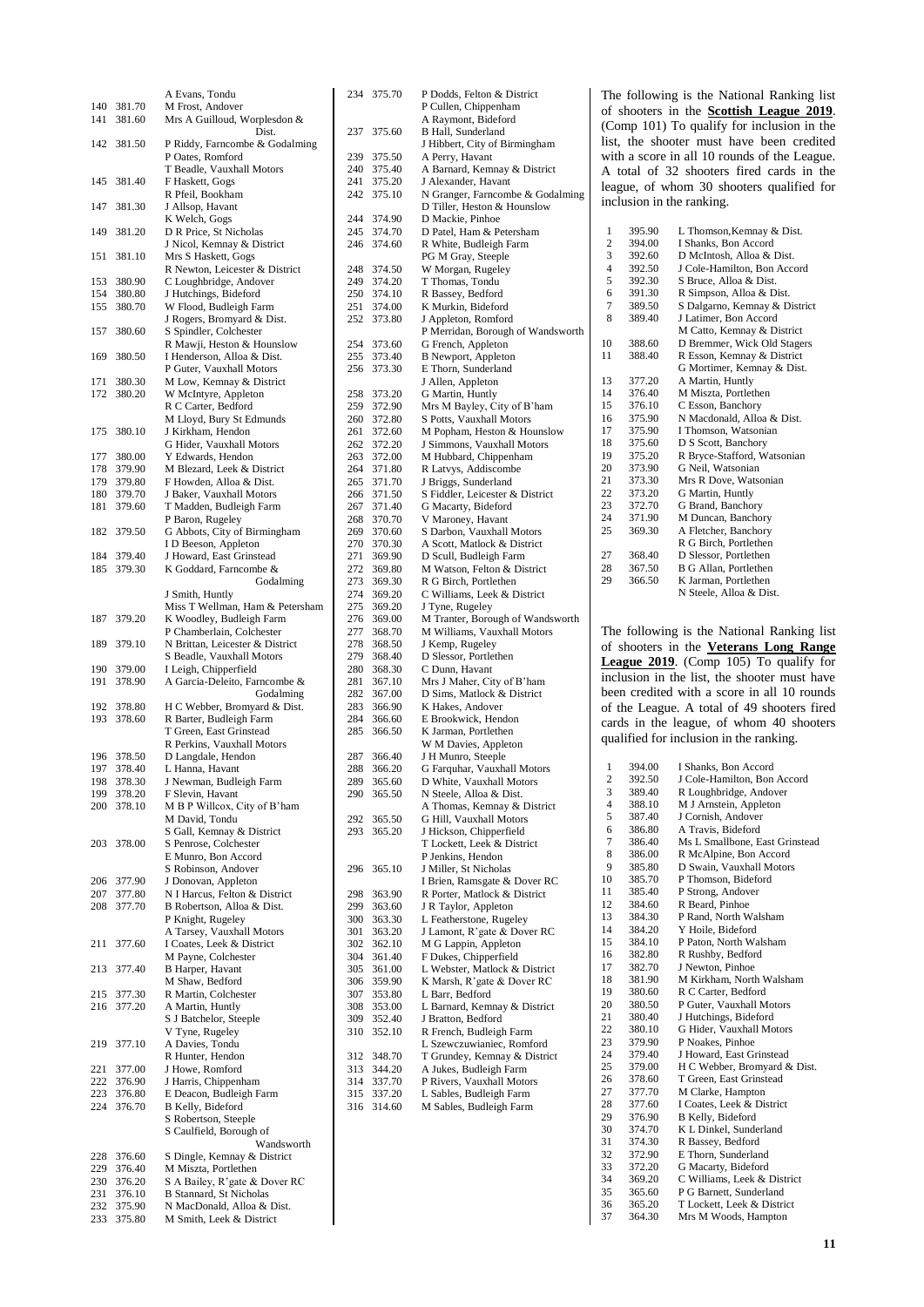38 358.50 D Cameron, Hampton

39 353.80 L Barr, Bedford

40 352.40 J Bratton,Bedford

The following is the National Ranking list of shooters in the **Any-Sights League 2019**. (Comp 102) To qualify for inclusion in the list, the shooter must have been credited with a score in all 10 rounds of the League. A total of 67 shooters fired cards in the league, of whom 61 shooters qualified for inclusion in the ranking.

| 1                        | 396.40           | N Almond, Appleton                                                                |
|--------------------------|------------------|-----------------------------------------------------------------------------------|
| $\overline{c}$           | 395.30           | R Fowke, Andover                                                                  |
| 3                        | 394.80           | <b>Bon Accord</b><br>I Shanks,                                                    |
| $\overline{4}$           | 393.90           | S Green, Appleton                                                                 |
| 5                        | 392.90           | S Bond, Appleton                                                                  |
|                          |                  | P Strong, Andover                                                                 |
| $\overline{\mathcal{I}}$ | 392.00           | M Arnstein, Appleton                                                              |
| 8                        | 391.80           | A Pidcock, Matlock & District                                                     |
| 9                        | 391.70           | A Byrne, Llantrisant & CC                                                         |
| 10                       | 391.60           |                                                                                   |
|                          |                  | R McAlpine, Bon Accord                                                            |
| 12                       |                  | S Webb, Bedford<br>C Allan, Bon Accord                                            |
|                          | 391.40           |                                                                                   |
| 13                       | 390.80           | W Phelps, Llantrisant & C C<br>R Taylor, Borough of Wandsworth                    |
| 14                       | 390.60           |                                                                                   |
| 15                       | 390.40           | M Shaw, Bedford                                                                   |
| 16                       | 390.00           | W McIntyre, Appleton                                                              |
| 17                       | 389.90           | T Kinder, Bon Accord                                                              |
| 18                       | 389.80           | J Latimer, Bon Accord                                                             |
| 19                       | 389.60           | D Sawin, Bedford                                                                  |
|                          |                  | J Duguid, Bedford                                                                 |
| 21                       | 389.10           | H Taylor, Appleton                                                                |
| 22                       | 388.70           | P Duxbury, Wimbledon Park                                                         |
| 23                       | 388.20           | W Baird, Havant                                                                   |
| 24                       | 388.10           | N Pinks, Wimbledon Park                                                           |
| 25                       | 388.00           | P Edwards, Hendon                                                                 |
| 26                       | 387.50           | D Dunstall, MJMRC - Fittleworth                                                   |
| 27                       | 387.00           | B Machin, Leek & District<br>J Cornish, Andover                                   |
| 28                       | 386.80           |                                                                                   |
| 29                       | 386.30           | J Allsop, Havant                                                                  |
| 30                       | 386.20           | J Merchant, Bedford                                                               |
| 31                       | 385.90           | R Thomas, Llantrisant & C C                                                       |
| 32                       | 384.40           | B Pook, MJMRC - Fittleworth                                                       |
| 33                       | 384.10           | C Richards, Havant                                                                |
| 34                       | 383.70           | P Russell-Wilks, Borough of                                                       |
|                          |                  | Wandsworth                                                                        |
| 35                       | 382.20           | N Benfield, Andover                                                               |
| 36                       | 382.00           | M Ehresmann, Hendon                                                               |
| 37                       | 380.50           |                                                                                   |
|                          |                  |                                                                                   |
|                          |                  |                                                                                   |
| 38                       | 380.40           |                                                                                   |
| 39                       | 380.20           | D Conway, Matlock & District<br>M Honey, Wimbledon Park<br>D Cobb, Wimbledon Park |
| 40                       | 379.90           | Y Edwards, Hendon                                                                 |
| 41                       | 379.60           | I Coates, Leek & District                                                         |
| 42                       | 379.40           | J Holdsworth, MJMRC - Fittleworth                                                 |
| 43                       | 379.00           | A Bell, Andover                                                                   |
| 44                       | 378.80           | D Casper, Borough of Wandsworth                                                   |
| 45                       | 378.70           | A Gibbons, Appleton                                                               |
| 46                       | 378.30           | P Merridan,<br>Borough of                                                         |
|                          |                  | Wandsworth                                                                        |
| 47                       | 377.70           | B Harper, Havant                                                                  |
| 48                       | 377.60           | L Webster, Matlock & District                                                     |
|                          |                  | S Chadwick, Leek & District                                                       |
| 50                       | 377.30           |                                                                                   |
| 51                       | 377.00           | P Ellis, Llantrisant & C C<br>D Sims, Matlock & District                          |
| 52                       | 376.60           | T Newey, Leek & District                                                          |
| 53                       | 375.70           | G Eagling, Hendon                                                                 |
| 54                       | 374.70           | J Kirkham, Hendon                                                                 |
| 55                       | 374.00           |                                                                                   |
| 56                       | 372.80           | B Wilson, Leek & District                                                         |
| 57                       |                  | B Newport, Appleton                                                               |
|                          | 372.70           | S Caulfield,<br>Borough of<br>Wandsworth                                          |
|                          |                  |                                                                                   |
| 58                       | 371.00           | A Scott, Matlock & District                                                       |
| 59                       | 369.80           | A German, Llantrisant & C C                                                       |
| 60<br>61                 | 368.00<br>366.20 | J Stephans,<br>MJMRC - Fittleworth<br>Wimbledon Park<br>J Walden,                 |

The following is the National Ranking list of shooters in the **50 Yard Metric Summer League 2019**. (Comp 104) To qualify for inclusion in the list, the shooter must have been credited with a score in all 10 rounds of the League. A total of 58 shooters fired cards in the league, of whom 54 shooters qualified for inclusion in the ranking.

| 1<br>199.90<br>R Fowke, Headley Park<br>$\overline{c}$<br>A Pidcock, Matlock & District<br>199.50<br>3<br>199.30<br>I Pettett, Worplesdon & District<br>4<br>E Guilloud, Worplesdon & District<br>199.20<br>5<br>S Bold, Worplesdon & District<br>199.00<br>S Burville, Andover<br>7<br>198.70<br>I Cooper, Headley Park<br>D Swain, Bedford<br>9<br>198.30<br>C Loughridge, Andover<br>10<br>198.20<br>M Sinfield, Appleton<br>Mrs A Guilloud, Worplesdon &<br>District<br>J Duguid, Bedford<br>J Allsop, Havant<br>13<br>198.10<br>L Black, Headley Park<br>14<br>197.90<br>15<br>T Beadle, Vauxhall Motors<br>197.50<br>S Beadle, Vauxhall Motors<br>16<br>197.30<br>S Darbon, Vauxhall Motors<br>17<br>197.20<br>18<br>A Perry, Havant<br>197.00<br>C Richards, Havant |  |
|----------------------------------------------------------------------------------------------------------------------------------------------------------------------------------------------------------------------------------------------------------------------------------------------------------------------------------------------------------------------------------------------------------------------------------------------------------------------------------------------------------------------------------------------------------------------------------------------------------------------------------------------------------------------------------------------------------------------------------------------------------------------------|--|
|                                                                                                                                                                                                                                                                                                                                                                                                                                                                                                                                                                                                                                                                                                                                                                            |  |
|                                                                                                                                                                                                                                                                                                                                                                                                                                                                                                                                                                                                                                                                                                                                                                            |  |
|                                                                                                                                                                                                                                                                                                                                                                                                                                                                                                                                                                                                                                                                                                                                                                            |  |
|                                                                                                                                                                                                                                                                                                                                                                                                                                                                                                                                                                                                                                                                                                                                                                            |  |
|                                                                                                                                                                                                                                                                                                                                                                                                                                                                                                                                                                                                                                                                                                                                                                            |  |
|                                                                                                                                                                                                                                                                                                                                                                                                                                                                                                                                                                                                                                                                                                                                                                            |  |
|                                                                                                                                                                                                                                                                                                                                                                                                                                                                                                                                                                                                                                                                                                                                                                            |  |
|                                                                                                                                                                                                                                                                                                                                                                                                                                                                                                                                                                                                                                                                                                                                                                            |  |
|                                                                                                                                                                                                                                                                                                                                                                                                                                                                                                                                                                                                                                                                                                                                                                            |  |
|                                                                                                                                                                                                                                                                                                                                                                                                                                                                                                                                                                                                                                                                                                                                                                            |  |
|                                                                                                                                                                                                                                                                                                                                                                                                                                                                                                                                                                                                                                                                                                                                                                            |  |
|                                                                                                                                                                                                                                                                                                                                                                                                                                                                                                                                                                                                                                                                                                                                                                            |  |
|                                                                                                                                                                                                                                                                                                                                                                                                                                                                                                                                                                                                                                                                                                                                                                            |  |
|                                                                                                                                                                                                                                                                                                                                                                                                                                                                                                                                                                                                                                                                                                                                                                            |  |
|                                                                                                                                                                                                                                                                                                                                                                                                                                                                                                                                                                                                                                                                                                                                                                            |  |
|                                                                                                                                                                                                                                                                                                                                                                                                                                                                                                                                                                                                                                                                                                                                                                            |  |
|                                                                                                                                                                                                                                                                                                                                                                                                                                                                                                                                                                                                                                                                                                                                                                            |  |
|                                                                                                                                                                                                                                                                                                                                                                                                                                                                                                                                                                                                                                                                                                                                                                            |  |
|                                                                                                                                                                                                                                                                                                                                                                                                                                                                                                                                                                                                                                                                                                                                                                            |  |
|                                                                                                                                                                                                                                                                                                                                                                                                                                                                                                                                                                                                                                                                                                                                                                            |  |
| 20<br>196.70<br>W Dugan, Headley Park                                                                                                                                                                                                                                                                                                                                                                                                                                                                                                                                                                                                                                                                                                                                      |  |
| 196.50<br>J Allen, Appleton<br>21                                                                                                                                                                                                                                                                                                                                                                                                                                                                                                                                                                                                                                                                                                                                          |  |
| J Marchant, Bedford                                                                                                                                                                                                                                                                                                                                                                                                                                                                                                                                                                                                                                                                                                                                                        |  |
| 23<br>196.40<br>C Eyre, Matlock & District                                                                                                                                                                                                                                                                                                                                                                                                                                                                                                                                                                                                                                                                                                                                 |  |
| D Morris, Worplesdon & District<br>24<br>196.20                                                                                                                                                                                                                                                                                                                                                                                                                                                                                                                                                                                                                                                                                                                            |  |
| 25 1<br>96.10<br>S Cornish, Andover                                                                                                                                                                                                                                                                                                                                                                                                                                                                                                                                                                                                                                                                                                                                        |  |
| R Perkins, Vauxhall Motors                                                                                                                                                                                                                                                                                                                                                                                                                                                                                                                                                                                                                                                                                                                                                 |  |
| 27<br>195.90<br>J Sandground, Appleton                                                                                                                                                                                                                                                                                                                                                                                                                                                                                                                                                                                                                                                                                                                                     |  |
| 28<br>P Wallis, Vauxhall Motors<br>195.70                                                                                                                                                                                                                                                                                                                                                                                                                                                                                                                                                                                                                                                                                                                                  |  |
| 29<br>Y Edwards, Hendon<br>195.60                                                                                                                                                                                                                                                                                                                                                                                                                                                                                                                                                                                                                                                                                                                                          |  |
| 30<br>B Harper, Havant<br>195.40                                                                                                                                                                                                                                                                                                                                                                                                                                                                                                                                                                                                                                                                                                                                           |  |
| D Conway, Matlock & District                                                                                                                                                                                                                                                                                                                                                                                                                                                                                                                                                                                                                                                                                                                                               |  |
| 32<br>D Cleeve, Havant<br>195.10                                                                                                                                                                                                                                                                                                                                                                                                                                                                                                                                                                                                                                                                                                                                           |  |
| S Robinson, Worplesdon & District<br>33<br>195.00                                                                                                                                                                                                                                                                                                                                                                                                                                                                                                                                                                                                                                                                                                                          |  |
| 34<br>194.90<br>R Bassey, Bedford                                                                                                                                                                                                                                                                                                                                                                                                                                                                                                                                                                                                                                                                                                                                          |  |
| 35<br>194.80<br>D White, Vauxhall Motors                                                                                                                                                                                                                                                                                                                                                                                                                                                                                                                                                                                                                                                                                                                                   |  |
| 36<br>194.30<br>A Gibbons, Appleton                                                                                                                                                                                                                                                                                                                                                                                                                                                                                                                                                                                                                                                                                                                                        |  |
| 37<br>193.70<br>G Blanking, Matlock & District                                                                                                                                                                                                                                                                                                                                                                                                                                                                                                                                                                                                                                                                                                                             |  |
| S Bradbury, Worplesdon & District                                                                                                                                                                                                                                                                                                                                                                                                                                                                                                                                                                                                                                                                                                                                          |  |
| 39<br>193.40<br>V Butler, Andover                                                                                                                                                                                                                                                                                                                                                                                                                                                                                                                                                                                                                                                                                                                                          |  |
| J Kirkham, Hendon<br>40<br>193.20                                                                                                                                                                                                                                                                                                                                                                                                                                                                                                                                                                                                                                                                                                                                          |  |
|                                                                                                                                                                                                                                                                                                                                                                                                                                                                                                                                                                                                                                                                                                                                                                            |  |
|                                                                                                                                                                                                                                                                                                                                                                                                                                                                                                                                                                                                                                                                                                                                                                            |  |
| 41<br>193.10<br>M Lappin, Appleton<br>42                                                                                                                                                                                                                                                                                                                                                                                                                                                                                                                                                                                                                                                                                                                                   |  |
| C Dunn, Havant<br>193.00                                                                                                                                                                                                                                                                                                                                                                                                                                                                                                                                                                                                                                                                                                                                                   |  |
| 43<br>192.90<br>V Maroney, Havant                                                                                                                                                                                                                                                                                                                                                                                                                                                                                                                                                                                                                                                                                                                                          |  |
| M Lewis, Appleton<br>44<br>192.30                                                                                                                                                                                                                                                                                                                                                                                                                                                                                                                                                                                                                                                                                                                                          |  |
| 45<br>192.00<br>R Porter, Matlock & District                                                                                                                                                                                                                                                                                                                                                                                                                                                                                                                                                                                                                                                                                                                               |  |
| K Solomons, Hendon<br>46<br>190.70                                                                                                                                                                                                                                                                                                                                                                                                                                                                                                                                                                                                                                                                                                                                         |  |
| 47<br>D Sims, Matlock & District<br>190.60                                                                                                                                                                                                                                                                                                                                                                                                                                                                                                                                                                                                                                                                                                                                 |  |
| 48<br>190.50<br>A Shears, Hendon                                                                                                                                                                                                                                                                                                                                                                                                                                                                                                                                                                                                                                                                                                                                           |  |
| O Simmons, Vauxhall Motors                                                                                                                                                                                                                                                                                                                                                                                                                                                                                                                                                                                                                                                                                                                                                 |  |
| N Stothard, Matlock & District<br>190.30                                                                                                                                                                                                                                                                                                                                                                                                                                                                                                                                                                                                                                                                                                                                   |  |
| 50<br>51<br>S Holt, Appleton<br>190.20                                                                                                                                                                                                                                                                                                                                                                                                                                                                                                                                                                                                                                                                                                                                     |  |
| 52<br>P Morris, Matlock & District<br>187.40                                                                                                                                                                                                                                                                                                                                                                                                                                                                                                                                                                                                                                                                                                                               |  |
| 53<br>W Parker, Appleton<br>187.10<br>54<br>184.10<br>Miss S Hawkins, Worplesdon &                                                                                                                                                                                                                                                                                                                                                                                                                                                                                                                                                                                                                                                                                         |  |

The following is the National Ranking list of shooters in the **Individual Veterans Long Range Summer League 2019**. (Comp 305) To qualify for inclusion in the list, the shooter must have been credited with a score in all 10 rounds of the League. A total of 27 shooters fired cards in the league, of whom 23 shooters qualified for inclusion in the ranking.

|   | 393.50 | W P Baird, Havant      |
|---|--------|------------------------|
| 2 | 393.20 | I Shanks, Bon Accord   |
| 3 | 392.60 | W F Brown, Chobham     |
| 4 | 392.10 | D Swain, Bedford       |
| 5 | 389.60 | J Duguid, Bedford      |
| 6 | 388.90 | J Emmerson, Holmans    |
| 7 | 388.00 | Miss L A Smallbone.    |
|   |        | E. Grinstead           |
| 8 | 387.60 | E Guilloud, Worplesdon |
| q | 386.70 | R McAlpine, Bon Accord |
|   |        |                        |

| 10 | 386.00 | H Ranscombe, Chippenham  |
|----|--------|--------------------------|
| 11 | 385.30 | Mrs J Nicholl, Marlow    |
| 12 | 385.10 | R C Carter, Bedford      |
| 13 | 383.70 | Ms S M Sharp, Bon Accord |
| 14 | 383.10 | A J Williamson, Marlow   |
| 15 | 382.30 | N G Macdonald, Bearsden  |
| 16 | 379.70 | J Sims, City of Oxford   |
| 17 | 379.50 | P Phillips, E. Grinstead |
| 18 | 379.40 | M Lawrence, Chippenham   |
| 19 | 378.40 | Mrs M Melvin, Bon Accord |
| 20 | 377.50 | E Thorn, Sunderland      |
| 21 | 375.20 | A Greenlees, Sunderland  |
| 22 | 374.50 | D Love, Colbury          |
| 23 | 357.50 | G A Smith, Sunderland    |
|    |        |                          |

The following is the National Ranking list of shooters in the **50 Metres or 50 Yards League 2019**.(Comp 103) To qualify for inclusion in the list, the shooter must have been credited with a score in all 10 rounds of the League. A total of 347 shooters fired cards in the league, of whom 278 shooters qualified for inclusion in the ranking.

| 1              | 396.40           | S Aldhouse, Bookham                           |
|----------------|------------------|-----------------------------------------------|
| $\overline{c}$ | 396.20           | R Dowling, MJMRC F'worth                      |
| 3              | 395.70           | D Phelps, Llantrisant & C C                   |
| $\overline{4}$ | 395.40           | O Barron, Watsonian                           |
| 5              | 395.10           | S Green, Appleton                             |
| 6              | 394.50           | R Fowke, Andover                              |
| 7              | 394.40           | P Stanley, Appleton                           |
| 8              | 394.30           | S Bruce, Alloa & Dist.                        |
|                |                  | J Cole-Hamilton, Bon Accord                   |
| 10             | 394.10           | J Pugsley, Budleigh Farm                      |
| 11<br>12       | 394.00           | R Shaw, Easingwold                            |
| 13             | 393.80<br>393.70 | M Sinclair, Alloa & Dist.                     |
| 14             | 393.60           | K Bowley, Hendon<br>Mrs. L Jones, Bookham     |
| 15             | 393.50           | W Baird, Havant                               |
| 16             | 393.40           | D McIntosh, Alloa & Dist.                     |
| 17             | 393.20           | I Shanks, Bon Accord                          |
| 18             | 392.90           | D Chick, Andover                              |
| 19             | 392.80           | P Scanlan, Romford                            |
| 20             | 392.70           | S Baker, Easingwold                           |
| 21             | 392.60           | W Brown, Chobham & District                   |
| 22             | 392.40           | N Clark, Chippenham                           |
| 23             | 392.30           | D Lake, Romford                               |
| 24             | 392.20           | J Latimer, Bon Accord                         |
| 25             | 392.10           | D Farmer, Havant                              |
|                |                  | G Webb, Romford                               |
|                |                  | D Sawin, Bedford                              |
| 28             | 391.80           | N Almond, Appleton                            |
| 29             | 391.70           | Mrs. S McIntosh, Alloa & Dist.                |
|                |                  | H Matheson, MJMRC F'worth                     |
| 31             | 391.60           | D Beere-Waldron, Havant                       |
|                |                  | D White, East Grinsted                        |
| 33             | 391.40           | B Barnes, Chobham & District                  |
| 34             | 391.10           | M Buttery, Rugeley                            |
| 35             | 390.60           | L Agates, Pinhoe                              |
| 36             | 390.40           | R Simpson, Alloa & Dist.<br>G Rudd, Watsonian |
| 38             | 390.30           | S Harris, Chippenham                          |
| 39             | 390.00           | A Meyers, East Grinsted                       |
|                |                  | C Ingram, Romford                             |
|                |                  | R Loughridge, Andover                         |
| 42             | 389.80           | J Nichols, Budleigh Farm                      |
|                |                  | A Byrne, Llantrisant & C C                    |
| 44             | 389.60           | J Duguid, Bedford                             |
| 45             | 389.40           | A Pamment, Colchester                         |
| 46             | 389.30           | R Warren, St Nicholas                         |
| 47             | 389.30           | K Silver, Bon Accord                          |
| 48             | 389.3            | J Newing, Andover                             |
| 49             | 389.20           | A Fearn, Colchester                           |
| 50             | 388.80           | C Brown, Leicester & District                 |
|                |                  | I Pettett, Worplesdon<br>R White, Appleton    |
| 52             | 388.70           |                                               |
| 53             | 388.60           | S Carr, MJMRC - Fittleworth                   |
| 54             | 388.50           | M Lowe, Appleton                              |
| 55             | 388.30           | M Newman, Budleigh Farm                       |
|                |                  | Y Hoile, Bideford                             |
| 57             | 388.20           | <b>B</b> Stubbins, Staveley                   |
|                |                  | Miss C Doe, Worplesdon                        |
| 59             | 388.00           | S Bold, Worplesdon                            |
| 60             | 387.80           | A Stewart, Appleton                           |
|                |                  | A Nevatte, Havant<br>A Smith, City of Oxford  |
|                |                  | A Wyspianski, Hendon                          |
| 64             | 387.50           | K Thomas, Easingwold                          |
|                |                  |                                               |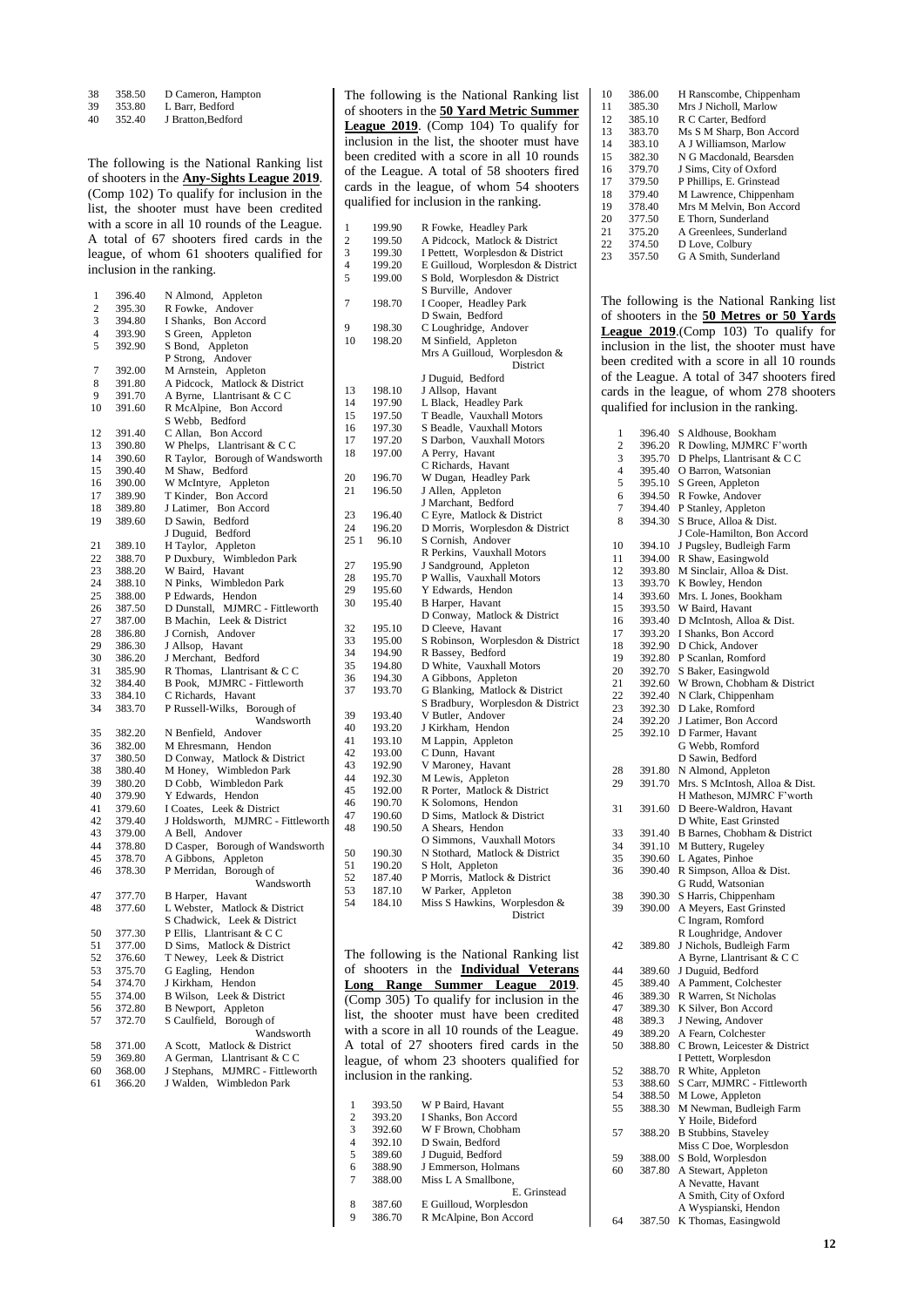| 65         | 387.40           | M Arnstein, Appleton                                        |
|------------|------------------|-------------------------------------------------------------|
|            |                  | J Brown, Watsonian                                          |
|            |                  | R French, MJMRC F'worth                                     |
| 68         | 387.10           | R McAlpine, Bon Accord                                      |
| 69<br>70   | 387.00<br>386.90 | E Guilloud, Worplesdon<br>B Nesom, Easingwold               |
| 71         | 386.90           | L Brough, Andover                                           |
| 72         | 386.80           | S Holt, Appleton                                            |
| 73         | 386.80           | D Glover, Rugeley                                           |
| 74         | 386.80           | G Moffatt, Andover                                          |
| 75         | 386.70           | P Dean, Chipperfield                                        |
| 76         | 386.50           | P Jones, Bookham                                            |
|            |                  | R Thomson, Watsonian                                        |
| 78         | 386.40           | P Wright, Staveley                                          |
|            |                  | S Stolarski, Hampton                                        |
| 81         | 386.20           | I Jones, Appleton<br>M Taylor, Pinhoe                       |
|            |                  | Miss O Beech, Rugeley                                       |
| 83         | 386.10           | C Ogle, Alloa & Dist.                                       |
|            |                  | T Cooper, Heston & Hounslow                                 |
| 85         | 386.00           | Ms K Butler, Chippenham                                     |
|            |                  | H Ranscombe, Chippenham                                     |
|            |                  | T Hammond, Bookham                                          |
|            |                  | G Nash, St Nicholas<br>S Dixon, Watsonian                   |
|            |                  | J Gaskell, Bon Accord                                       |
| 91         | 385.90           | S McHugh, Appleton                                          |
| 92         | 385.70           | J Hutchings, Bideford                                       |
|            |                  | S Webb, Bedford                                             |
| 94         | 385.60           | S Clark, Hampton                                            |
|            |                  | G Cox, Heston & Hounslow                                    |
| 96         | 385.50           | R Gascoyne, Felton & District                               |
| 97         | 385.30           | I Henderson, Alloa & Dist.                                  |
| 98<br>99   | 385.20<br>385.20 | G Scruncton, Havant                                         |
|            |                  | M Blackwood, Appleton<br>C Allan, Bon Accord                |
| 101        | 385.10           | R Carter, Bedford                                           |
| 102        | 385.00           | P Grice, Staveley                                           |
|            |                  | T Edward, Easingwold                                        |
| 104        | 384.90           | G Quinn, Bedford                                            |
| 105        | 384.80           | S Rowe, City of Birmingham                                  |
| 106        | 384.70           | N Davis, Havant                                             |
|            |                  | D Poxon, Leicester & District                               |
| 109        | 384.50           | J Howe, Romford<br>P Thomson, Bideford                      |
|            |                  | C Cooper, Downshire                                         |
|            |                  | D Price, St Nicholas                                        |
|            |                  | M Farrow, Appleton                                          |
| 113        | 384.40           | M Pearse, Chobham & District                                |
| 114        | 384.20           | Ms S Sharp, Bon Accord                                      |
|            |                  | Mrs. M Steel, Rugeley                                       |
| 116        | 384.10           | W Parsey, Bedford                                           |
| 118        | 384.00           | D Anderson-Bickley, Bristol Invicta<br>H C Taylor, Appleton |
| 119        | 383.90           | J McCarthy, Alloa & Dist.                                   |
| 120        | 383.80           | N Harcus. Felton & District                                 |
|            |                  | C Tucker, Andover                                           |
| 122        | 383.60           | B Grant-Jones, Basingstoke (1945)                           |
|            |                  | A Hay, Alloa & Dist.                                        |
|            |                  | R Law, Alloa & Dist.                                        |
|            |                  | W Phelps, Llantrisant & C C                                 |
| 127        | 383.50           | S Price, Tondu<br><b>B</b> Kelly, Bideford                  |
|            |                  | P Foreman, Heston & Hounslow                                |
| 129        | 383.40           | R Cockayne, Leicester & Dist.                               |
| 130        | 383.30           | S Polakhare, Croydon                                        |
|            |                  | R Beard, Pinhoe                                             |
|            |                  | C Cusack, City of Oxford                                    |
|            |                  | R Mawji, Heston & Hounslow                                  |
| 134        | 383.20           | P Chamberlin, Colchester                                    |
| 135<br>136 | 383.10<br>383.00 | J Wells, Hampton<br>B Burnside, Alloa & Dist.               |
| 137        | 382.70           | V Nilsen, Chobham & District                                |
| 138        | 382.60           | A Alford, Worplesdon                                        |
| 139        | 382.50           | P Baron, Rugeley                                            |
|            |                  | N Benfield, Andover                                         |
| 141        | 382.20           | V Tyne, Rugeley                                             |
|            |                  | H Temperley, Appleton                                       |
| 144        |                  | P Oates, Romford                                            |
| 145        | 381.90<br>381.80 | D Panchaud, Croydon<br>G Abbotts, City of Birmingham        |
|            |                  | C Holt, St Nicholas                                         |
| 147        | 381.50           | F Howden, Alloa & Dist.                                     |
| 148        | 381.40           | C Richards, Havant                                          |
|            |                  | E Conn, Downshire                                           |
|            |                  | R Rushby, Bedford                                           |
| 151        | 381.30           | J Kirkham, Hendon                                           |
| 152<br>153 | 381.20<br>381.10 | W Flood, Budleigh Farm                                      |
|            |                  | I Dampney, Marches<br>N Parry, Bookham                      |
|            |                  | D Wilson, Basingstoke (1945)                                |
|            |                  |                                                             |

|            |                  | J Hibbert, City of Birmingham<br>D Langdale, Hendon   |
|------------|------------------|-------------------------------------------------------|
| 157        | 381.00           | A Parker, Colchester                                  |
|            |                  | P Noakes, Pinhoe                                      |
| 159        | 380.90           | M Gurney, Basingstoke (1945)                          |
|            |                  | P O'Donnel, City of Oxford                            |
| 161        | 380.80           | R Heath, Chipperfield                                 |
|            |                  | D.W Campbell, Banchory                                |
|            |                  | C Burrow, Pinhoe<br>P Watkiss, Rugeley                |
| 165        | 380.70           | S Crowthner, Staveley                                 |
|            |                  | M Clarke, Hampton                                     |
| 167        | 380.60           | I Leigh, City of Birmingham                           |
| 168        | 380.50           | G Bensher, Basingstoke (1945)                         |
|            |                  | J Holdsworth, MJMRC F'worth                           |
| 170        | 380.40           | M Payne, Colchester                                   |
| 180        | 380.30           | I Young, Havant                                       |
| 181        | 380.10           | W Hammond, St Austell                                 |
| 183        | 380.00           | J Parker, Andover<br>C Tait, Appleton                 |
| 184        | 379.90           | M Thomson, Bideford                                   |
|            |                  | B Robertson, Alloa & Dist.                            |
| 186        | 379.80           | M Gardner, Appleton                                   |
|            |                  | Mrs. M Evans, Bristol Invicta                         |
| 188        | 379.70           | R Barter, Budleigh Farm                               |
|            |                  | D Hedges, Croydon                                     |
|            |                  | G Matta, St Austell                                   |
| 191        | 379.60           | C Norton, Marches                                     |
|            |                  | <b>B</b> Hall, Sunderland                             |
|            |                  | T Green, East Grinsted                                |
| 195        | 379.50           | N Macdonald, Alloa & Dist.                            |
| 196        | 379.40           | C Smith, City of Oxford<br>Mrs. L Hammond, St Austell |
|            |                  | J Beaumont-Kerridge, St Austell                       |
| 198        | 379.10           | J Newman, Budleigh Farm                               |
|            |                  | J Harris, Chippenham                                  |
|            |                  | G DelaneyRugeley                                      |
| 201        | 379.00           | J Twyford, Croydon                                    |
| 202        | 378.90           | G McHugh, Appleton                                    |
| 203        | 378.80           | D Collier, Marches                                    |
|            |                  | J Alexander, Havant                                   |
|            |                  | J Donovan, Appleton                                   |
| 206        | 378.60           | T Leitch, Downshire<br>J Howard, East Grinsted        |
| 208        | 378.50           | P Dodds, Felton & District                            |
| 209        | 378.40           | T Dove, St Nicholas                                   |
|            |                  | M Melvin, Bon Accord                                  |
| 211        | 378.30           | Y Edwards, Hendon                                     |
| 212        | 378.10           | K Murkin, Bideford                                    |
|            |                  | <b>B Stannard, St Nicholas</b>                        |
| 214        | 377.90           | T Stubbins, Staveley                                  |
| 215<br>216 | 377.70           | C Perry, Havant                                       |
| 217        | 377.60<br>377.50 | T Gainey, Basingstoke (1945)<br>E Thorn, Sunderland   |
| 218        | 377.40           | G Kershaw Rugeley                                     |
| 219        | 377.20           | D Tomson, Banchory                                    |
| 220        | 376.80           | M Willcox, City of Birmingham                         |
| 221        | 376.10           | C Hart, Banchory                                      |
| 223        | 375.90           | R Conn, Downshire                                     |
| 224        | 375.20           | M Medcalf, Appleton                                   |
| 225        | 374.60           | J Bottrill, Rugeley                                   |
| 226        | 374.50           | D Love, Llantrisant & C C                             |
| 227<br>228 | 374.00<br>373.80 | A Perry, Havant<br>A Grimwade, Marches                |
|            |                  | Miss V Thomas, Llantrisant & C C                      |
| 230        | 373.30           | J Hopkins, Budleigh Farm                              |
|            |                  | R Thomas, Llantrisant & CC                            |
|            |                  | A German, Llantrisant & CC                            |
| 233        | 373.10           | K Snary, Leicester & District                         |
| 234        | 373.00           | K Dinkel, Sunderland                                  |
| 235        | 372.60           | <b>B Cornflow, St Nicholas</b>                        |
| 236        | 372.10           | D Hurrell, Budleigh Farm                              |
| 237        | 371.60           | J Briggs, Sunderland                                  |
| 238        | 371.50           | R Stringer, Romford                                   |
| 239<br>240 | 371.40<br>371.30 | L Featherstone, Rugeley<br>G Rowcroft, East Grinsted  |
|            |                  | D Place, Llantrisant & C C                            |
| 242        | 371.10           | D Scull, Budleigh Farm                                |
| 243        | 370.70           | M Lappin, Appleton                                    |
| 244        | 370.60           | P Ellis, Llantrisant & C C                            |
| 245        | 370.30           | J Kemp, Rugeley                                       |
| 246        | 370.10           | <b>B</b> Newport, Appleton                            |
| 247        | 370.00           | L Wills, Budleigh Farm                                |
| 248        | 369.80           | J Wishaw, Chipperfield                                |
| 249        |                  |                                                       |
|            | 369.70           | J Teece, Bristol Invicta                              |
| 250        | 369.50           | S Holt, Appleton                                      |
| 251        | 369.40           | J Simcock, Chipperfield                               |
| 252        | 369.10           | R Woodland, Leicester & Dist.                         |
| 253<br>254 | 369.00<br>368.60 | E Twyford, Croydon<br>K Eldridge, Heston & Hounslow   |

| 256 | 367.90 | D Cleeve, Havant               |
|-----|--------|--------------------------------|
| 257 | 367.50 | P Yeoman, St Austell           |
| 258 | 367.10 | A Teece, Bristol Invicta       |
| 259 | 366.80 | W Davis, Appleton              |
| 260 | 366.20 | A Boyles, Chipperfield         |
| 261 | 365.90 | M Lewis, Appleton              |
| 262 | 365.20 | <b>B</b> Fletcher, Appleton    |
| 263 | 364.80 | D.H Campbell, Banchory         |
| 264 | 364.40 | A Parker, St Nicholas          |
| 265 | 364.20 | A Buttery, Rugeley             |
| 266 | 362.40 | J Taylor, Appleton             |
| 267 | 360.80 | P Hickie, Romford              |
| 268 | 359.50 | I Stewart, Banchory            |
| 269 | 359.30 | P Chatfield, Felton & District |
| 270 | 357.90 | P Baker, Bristol Invicta       |
| 271 | 357.30 | W Parker, Appleton             |
| 272 | 355.40 | S King, Bideford               |
| 273 | 352.60 | D Horder, Budleigh Farm        |
| 274 | 351.50 | J Youngman, Romford            |
| 275 | 349.00 | N Ayre, Bideford               |
| 276 | 343.80 | M Schopman, Budleigh Farm      |
| 277 | 336.10 | R Mcintyre, Budleigh Farm      |
| 278 | 269.10 | J Pitcher, Appleton            |
|     |        |                                |

#### **Lightweight Sport Rifle**

The following is the National Ranking list of shooters in the **Lightweight Sport Rifle Standing Any Sights Team League 2019**. (Comp 150) To qualify for inclusion in the list, the shooter must have been credited with a score in all 10 rounds of the League. A total of 19 shooters fired cards in the leagues, of whom 16 shooters qualified for inclusion in the ranking.

| 1              | 192.30 | S O'Leary, Felixstowe    |
|----------------|--------|--------------------------|
| $\overline{c}$ | 190.80 | F Smit. Hendon           |
| 3              | 190.40 | T Esengin, Hendon        |
| $\overline{4}$ | 189.70 | D Sprigg, Bookham        |
| 5              | 187.20 | C Gordon, Bookham        |
| 6              | 186.00 | D Corns, Pilkington      |
| $\overline{7}$ | 185.30 | Miss Y Gordon, Bookham   |
| 8              | 184.60 | J Mason, Felixstowe      |
| 9              | 184.50 | C Waldron, Felixstowe    |
| 10             | 183.60 | A Boothroyd, Pilkington  |
| 11             | 183.40 | J Shine. Hendon          |
| 12             | 181.40 | R Proctor, Felixstowe    |
| 13             | 180.70 | R Willoughby, Felixstowe |
| 14             | 178.50 | C Garrod, Felixstowe     |
| 15             | 177.60 | P Thornt. Driffield      |

The following is the National Ranking list of shooters in the **Lightweight Sport Rifle Individual League 2019**. (Comp 353) To qualify for inclusion in the list, the shooter must have been credited with a score in all 10 rounds of the League. A total of 13 shooters fired cards in the leagues, of whom shooters qualified for inclusion in the ranking.

| 1              | 198.40 | S Chambers, Workington   |
|----------------|--------|--------------------------|
| $\overline{c}$ | 194.60 | C Abbs. North Walsham    |
| 3              | 193.60 | A Brookes, Wakefield     |
| $\overline{4}$ | 187.60 | R A Doggart, East Antrim |
| 5              | 186.90 | C Gadsden, Havant        |
| 6              | 183.70 | G B Sowerby, Glevum      |
| 7              | 182.30 | P Cox. Glevum            |
| 8              | 181.90 | D Sutcliffe 8th W        |
| 9              | 181.70 | R Wilce, Sutton Cfield   |
| 10             | 181.00 | I Bartlett, Parkstone    |
| 11             | 175.20 | P Ferguson, Deepham      |
| 12             | 173.70 | M Oakey, Aldershot       |
|                |        |                          |
|                |        |                          |
|                |        |                          |